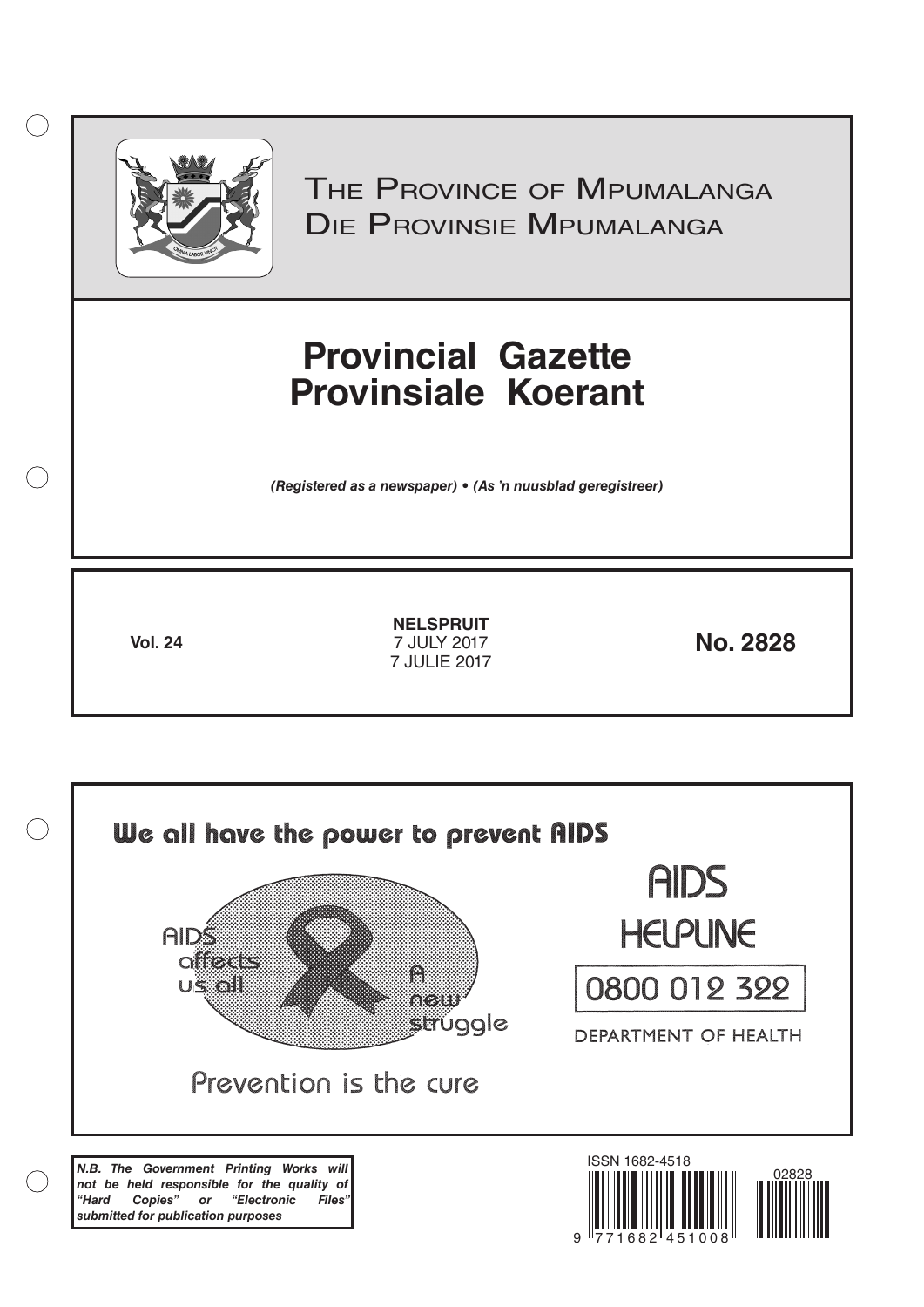# **IMPORTANT NOTICE:**

**The GovernmenT PrinTinG Works Will noT be held resPonsible for any errors ThaT miGhT occur due To The submission of incomPleTe / incorrecT / illeGible coPy.**

**no fuTure queries Will be handled in connecTion WiTh The above.**

# **CONTENTS**

|                |                                                                                                                                                                                                                                                                                                                           | Gazette<br>No. | Page<br>No. |
|----------------|---------------------------------------------------------------------------------------------------------------------------------------------------------------------------------------------------------------------------------------------------------------------------------------------------------------------------|----------------|-------------|
|                | <b>GENERAL NOTICES • ALGEMENE KENNISGEWINGS</b>                                                                                                                                                                                                                                                                           |                |             |
| 60             | Spatial Planning and Land Use Management Act, 2013: Notice of application to subdivide land: Remainder                                                                                                                                                                                                                    | 2828           | 11          |
| 61             | Thembisile Hani Local Municipality Spatial Planning and Land Use Management By-Law: Remainder of                                                                                                                                                                                                                          | 2828           | 13          |
| 62             | Govan Mbeki Spatial Planning and Land Use Management By-Law, 2016: Portion 1 of Erf 2058, Evander                                                                                                                                                                                                                         | 2828           | 14          |
| 63             | Town-planning and Townships Ordinance (15/1986): Rezoning of Portion 1 of Erf 324, Piet Retief                                                                                                                                                                                                                            | 2828           | 14          |
| 63<br>64<br>64 | Ordonnansie op Dorpsbeplanning en Dorpe (15/1986): Hersonering van Gedeelte 1 van Erf 324, Piet Retief.<br>Steve Tshwete Spatial Planning and Land Use Management By-Law, 2016, Middelburg: Portion 2 of Erf 656<br>Steve Tshwete Stedelike Beplanning en Grondgebruikbestuur Verordeninge, 2016: Gedeelte 2 van Erf 656, | 2828<br>2828   | 15<br>15    |
| 65             | Mpumalanga Gambling Act (5/1995): Application for amendment of bookmaker licence: Hollywood                                                                                                                                                                                                                               | 2828           | 15          |
|                |                                                                                                                                                                                                                                                                                                                           | 2828           | 16          |
| 66             | Govan Mbeki Spatial Planning and Land Use Management By-Law, 2016: Erf 7651 (Park), Secunda                                                                                                                                                                                                                               | 2828           | 16          |
| 67             | Mpumalanga Gambling Act (5/1995) as amended: Application for amendment of bookmaker licence:                                                                                                                                                                                                                              | 2828           | 17          |
|                | <b>PROCLAMATION . PROKLAMASIE</b>                                                                                                                                                                                                                                                                                         |                |             |
| 17             | Spatial Planning and Land Use Management, 2015: Rezoning of Portions 10 and 11 of Stand 915, Riverside                                                                                                                                                                                                                    | 2828           | 17          |
|                | <b>PROVINCIAL NOTICES • PROVINSIALE KENNISGEWINGS</b>                                                                                                                                                                                                                                                                     |                |             |
| 71             | Mpumalanga Gambling Act, 1995: Applications for transfer in a bookmaker licence: Kalmia Trading 1085                                                                                                                                                                                                                      | 2828           | 18          |
| 72             | Spatial Planning and Land Use Management Act (16/2013): Amendment Scheme No. 247 with Annexure                                                                                                                                                                                                                            | 2828           | 18          |
| 73             | Lekwa Local Municipality Spatial Planning and Land Use Management By-Law, 2016: Amendment Scheme                                                                                                                                                                                                                          | 2828           | 20          |
|                | <b>LOCAL AUTHORITY NOTICES • PLAASLIKE OWERHEIDS KENNISGEWINGS</b>                                                                                                                                                                                                                                                        |                |             |
| 65             | Spatial Planning and Land Use Management, 2016: Thaba Chweu Local Municipality: Suspension of a                                                                                                                                                                                                                           | 2828           | 21          |
| 66             | Mbombela By-Law on Spatial Planning and Land Use Management, 2015: Rezoning of Stand 318, White                                                                                                                                                                                                                           | 2828           | 21          |
|                |                                                                                                                                                                                                                                                                                                                           |                |             |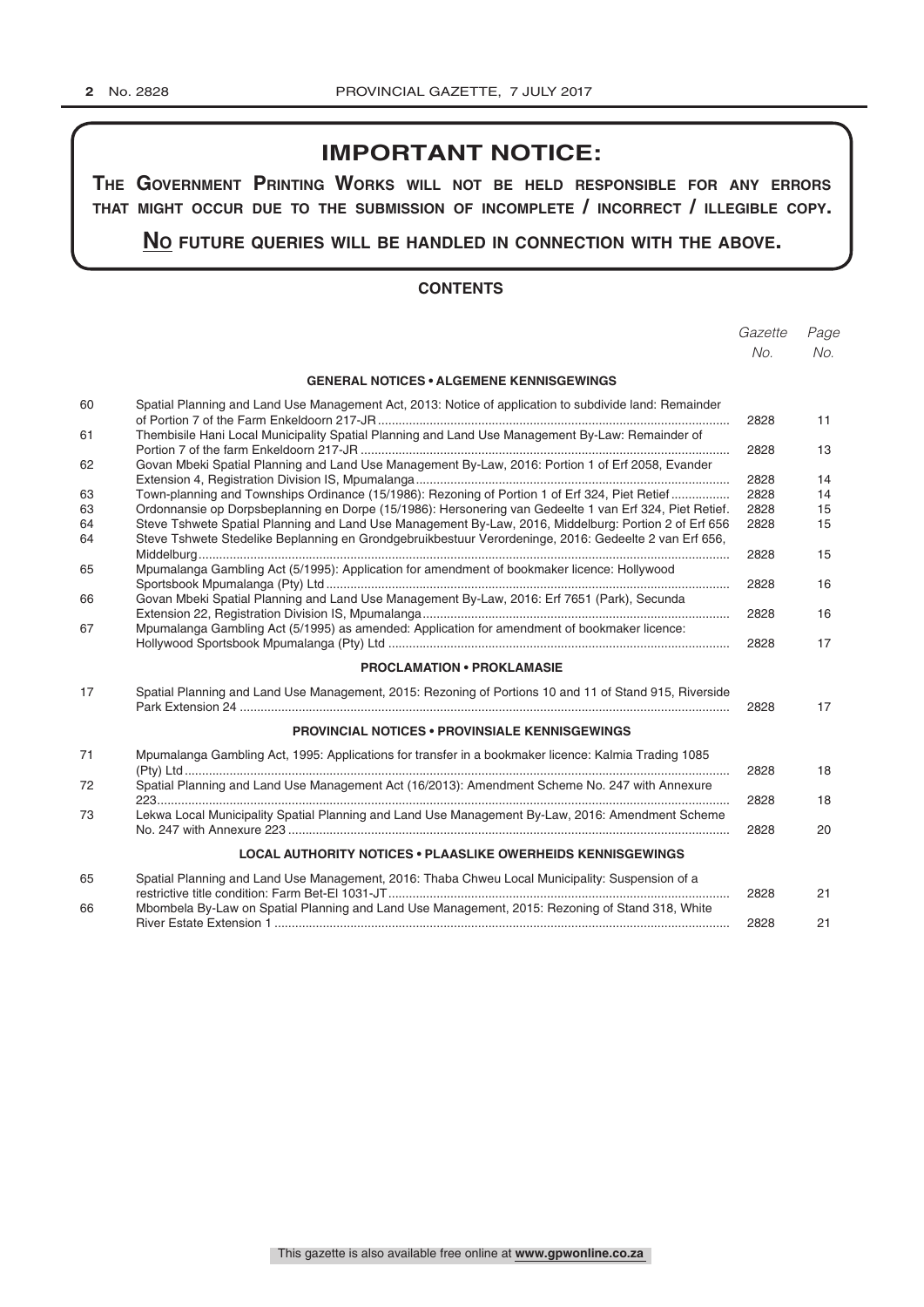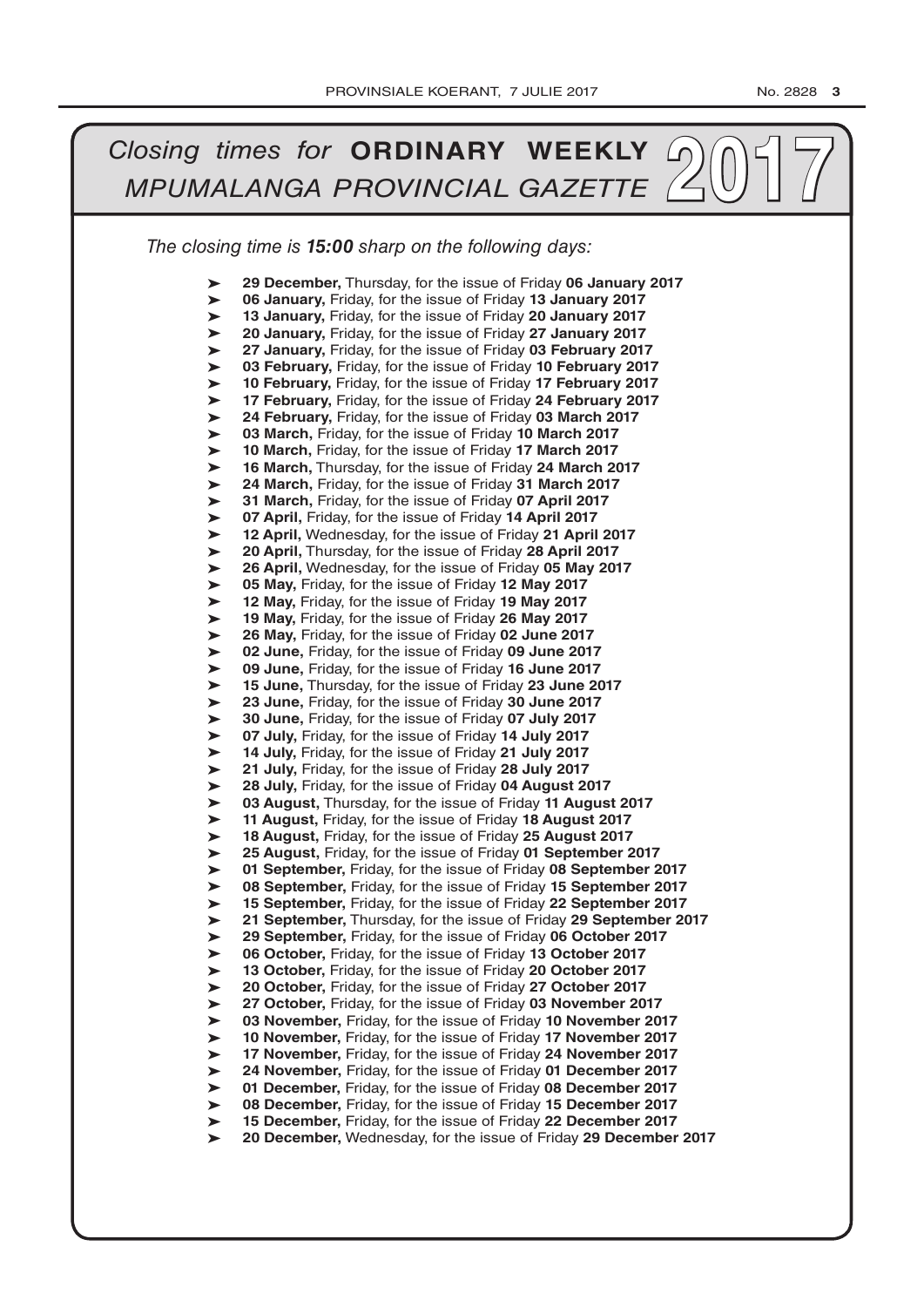# **LIST OF TARIFF RATES** FOR PUBLICATION OF NOTICES **COMMENCEMENT: 1 APRIL 2016**

# **NATIONAL AND PROVINCIAL**

Notice sizes for National, Provincial & Tender gazettes 1/4, 2/4, 3/4, 4/4 per page. Notices submitted will be charged at R1000 per full page, pro-rated based on the above categories.

| <b>Pricing for National, Provincial - Variable Priced Notices</b> |                          |                      |  |
|-------------------------------------------------------------------|--------------------------|----------------------|--|
| <b>Notice Type</b>                                                | <b>Page Space</b>        | <b>New Price (R)</b> |  |
| Ordinary National, Provincial                                     | 1/4 - Quarter Page       | 250.00               |  |
| Ordinary National, Provincial                                     | 2/4 - Half Page          | 500.00               |  |
| Ordinary National, Provincial                                     | 3/4 - Three Quarter Page | 750.00               |  |
| Ordinary National, Provincial                                     | 4/4 - Full Page          | 1000.00              |  |

# **EXTRA-ORDINARY**

All Extra-ordinary National and Provincial gazette notices are non-standard notices and attract a variable price based on the number of pages submitted.

The pricing structure for National and Provincial notices which are submitted as **Extra ordinary submissions** will be charged at **R3000** per page.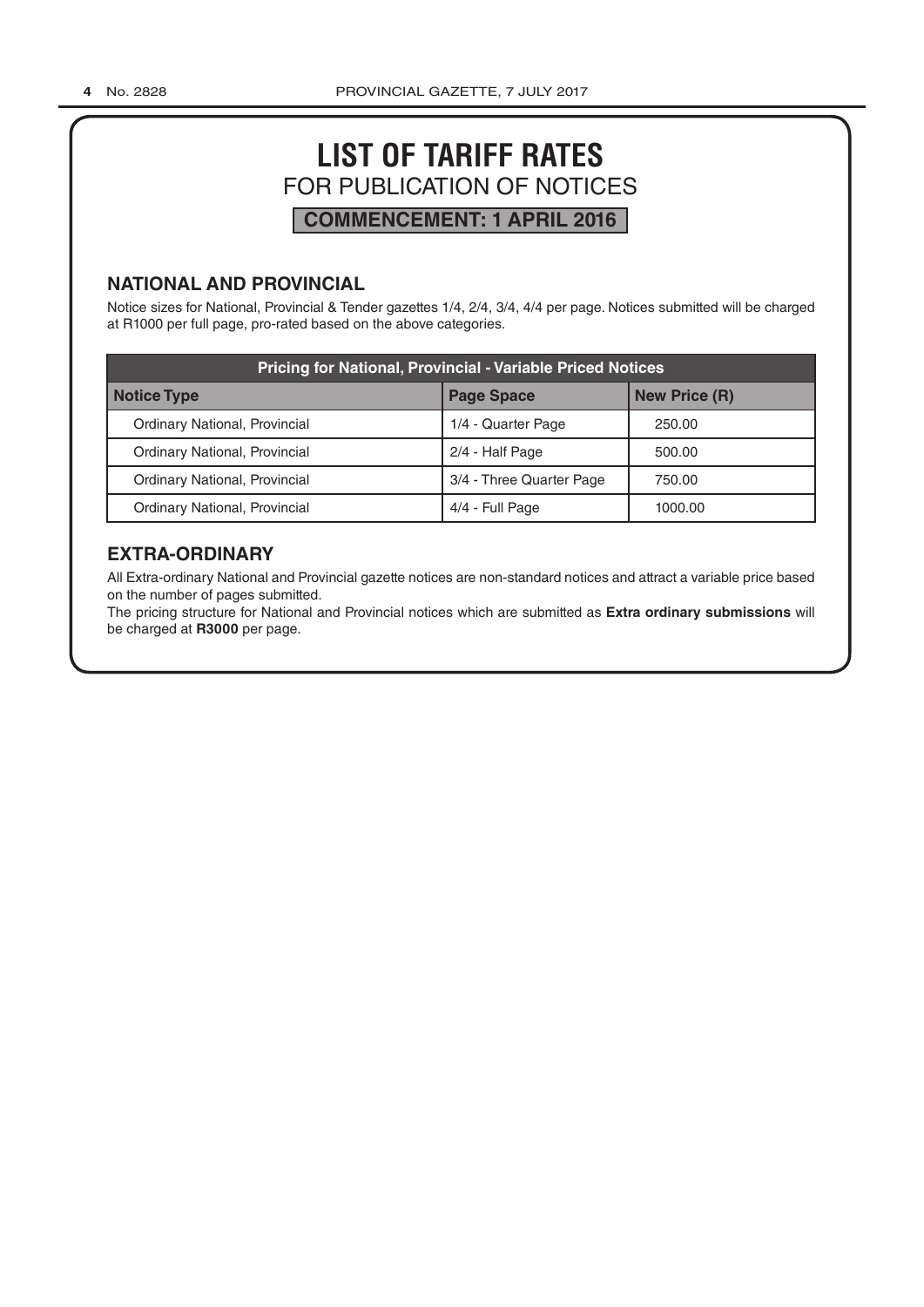The **Government Printing Works** (**GPW**) has established rules for submitting notices in line with its electronic notice processing system, which requires the use of electronic *Adobe* Forms. Please ensure that you adhere to these guidelines when completing and submitting your notice submission.

# **Closing Times for ACCepTAnCe of noTiCes**

- 1. The *Government Gazette* and *Government Tender Bulletin* are weekly publications that are published on Fridays and the closing time for the acceptance of notices is strictly applied according to the scheduled time for each gazette.
- 2. Please refer to the Submission Notice Deadline schedule in the table below. This schedule is also published online on the Government Printing works website www.gpwonline.co.za

All re-submissions will be subject to the standard cut-off times. **All notices received after the closing time will be rejected**.

| <b>Government Gazette Type</b>                   | <b>Publication</b><br><b>Frequency</b> | <b>Publication Date</b>                              | <b>Submission Deadline</b>                              | <b>Cancellations Deadline</b>                   |
|--------------------------------------------------|----------------------------------------|------------------------------------------------------|---------------------------------------------------------|-------------------------------------------------|
| <b>National Gazette</b>                          | Weekly                                 | Friday                                               | Friday 15h00 for next Friday                            | Tuesday, 15h00 - 3 days<br>prior to publication |
| <b>Regulation Gazette</b>                        | Weekly                                 | Friday                                               | Friday 15h00, to be published<br>the following Friday   | Tuesday, 15h00 - 3 days<br>prior to publication |
| <b>Petrol Price Gazette</b>                      | As required                            | First Wednesday of<br>the month                      | One week before publication                             | 3 days prior to<br>publication                  |
| <b>Road Carrier Permits</b>                      | Weekly                                 | Friday                                               | Thursday 15h00, to be<br>published the following Friday | 3 days prior to<br>publication                  |
| Unclaimed Monies (justice,<br>labour or lawyers) | January / As<br>required<br>2 per year | Any                                                  | 15 January / As required                                | 3 days prior to<br>publication                  |
| Parliament (acts, white paper,<br>green paper)   | As required                            | Any                                                  |                                                         | 3 days prior to<br>publication                  |
| <b>Manuals</b>                                   | As required                            | Any                                                  | None                                                    | <b>None</b>                                     |
| <b>State of Budget</b><br>(National Treasury)    | <b>Monthly</b>                         | Any                                                  | 7 days prior to publication                             | 3 days prior to<br>publication                  |
| Legal Gazettes A, B and C                        | Weekly                                 | Friday                                               | One week before publication                             | Tuesday, 15h00 - 3 days<br>prior to publication |
| <b>Tender Bulletin</b>                           | Weekly                                 | Friday                                               | Friday 15h00 for next Friday                            | Tuesday, 15h00 - 3 days<br>prior to publication |
| Gauteng                                          | Weekly                                 | Wednesday                                            | Two weeks before publication                            | 3 days after submission<br>deadline             |
| Eastern Cape                                     | Weekly                                 | Monday                                               | One week before publication                             | 3 days prior to<br>publication                  |
| Northern Cape                                    | Weekly                                 | Monday                                               | One week before publication                             | 3 days prior to<br>publication                  |
| <b>North West</b>                                | Weekly                                 | Tuesday                                              | One week before publication                             | 3 days prior to<br>publication                  |
| KwaZulu-Natal                                    | Weekly                                 | Thursday                                             | One week before publication                             | 3 days prior to<br>publication                  |
| Limpopo                                          | Weekly                                 | Friday                                               | One week before publication                             | 3 days prior to<br>publication                  |
| Mpumalanga                                       | Weekly                                 | Friday                                               | One week before publication                             | 3 days prior to<br>publication                  |
| <b>Gauteng Liquor License</b><br>Gazette         | Monthly                                | Wednesday before<br>the First Friday of the<br>month | Two weeks before publication                            | 3 days after submission<br>deadline             |
| Northern Cape Liquor License<br>Gazette          | Monthly                                | First Friday of the<br>month                         | Two weeks before publication                            | 3 days after submission<br>deadline             |
| National Liquor License Gazette                  | Monthly                                | First Friday of the<br>month                         | Two weeks before publication                            | 3 days after submission<br>deadline             |
| Mpumalanga Liquor License<br>Gazette             | 2 per month                            | Second & Fourth<br>Friday                            | One week before                                         | 3 days prior to<br>publication                  |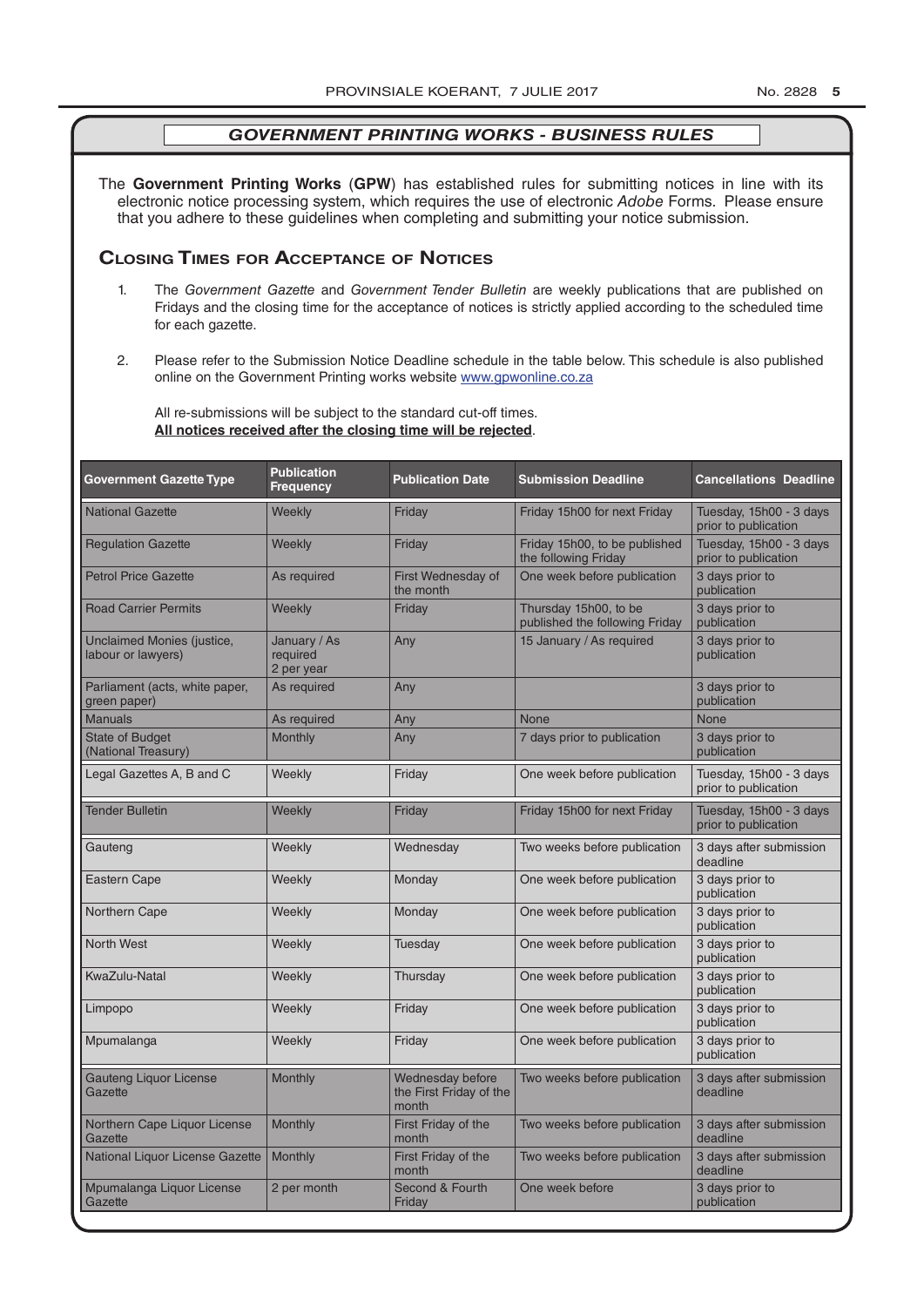# **exTrAordinAry gAzeTTes**

3. *Extraordinary Gazettes* can have only one publication date. If multiple publications of an *Extraordinary Gazette* are required, a separate Z95/Z95Prov *Adobe* Forms for each publication date must be submitted.

# **NOTICE SUBMISSION PROCESS**

- 4. Download the latest *Adobe* form, for the relevant notice to be placed, from the **Government Printing Works** website www.gpwonline.co.za.
- 5. The *Adobe* form needs to be completed electronically using *Adobe Acrobat* / *Acrobat Reader*. Only electronically completed *Adobe* forms will be accepted. No printed, handwritten and/or scanned *Adobe* forms will be accepted.
- 6. The completed electronic *Adobe* form has to be submitted via email to submit.egazette@gpw.gov.za. The form needs to be submitted in its original electronic *Adobe* format to enable the system to extract the completed information from the form for placement in the publication.
- 7. Every notice submitted **must** be accompanied by an official **GPW** quotation. This must be obtained from the *eGazette* Contact Centre.
- 8. Each notice submission should be sent as a single email. The email **must** contain **all documentation relating to a particular notice submission**.
	- 8.1. Each of the following documents must be attached to the email as a separate attachment:
		- 8.1.1. An electronically completed *Adobe* form, specific to the type of notice that is to be placed.
			- 8.1.1.1. For National *Government Gazette* or *Provincial Gazette* notices, the notices must be accompanied by an electronic Z95 or Z95Prov *Adobe* form
			- 8.1.1.2. The notice content (body copy) **MUST** be a separate attachment.
		- 8.1.2. A copy of the official **Government Printing Works** quotation you received for your notice . *(Please see Quotation section below for further details)*
		- 8.1.3. A valid and legible Proof of Payment / Purchase Order: **Government Printing Works** account customer must include a copy of their Purchase Order*.* **Non**-**Government Printing Works** account customer needs to submit the proof of payment for the notice
		- 8.1.4. Where separate notice content is applicable (Z95, Z95 Prov and TForm 3, it should **also** be attached as a separate attachment. *(Please see the Copy Section below, for the specifications)*.
		- 8.1.5. Any additional notice information if applicable.
- 9. The electronic *Adobe* form will be taken as the primary source for the notice information to be published. Instructions that are on the email body or covering letter that contradicts the notice form content will not be considered. The information submitted on the electronic *Adobe* form will be published as-is.
- 10. To avoid duplicated publication of the same notice and double billing, Please submit your notice **ONLY ONCE.**
- 11. Notices brought to **GPW** by "walk-in" customers on electronic media can only be submitted in *Adobe* electronic form format. All "walk-in" customers with notices that are not on electronic *Adobe* forms will be routed to the Contact Centre where they will be assisted to complete the forms in the required format.
- 12. Should a customer submit a bulk submission of hard copy notices delivered by a messenger on behalf of any organisation e.g. newspaper publisher, the messenger will be referred back to the sender as the submission does not adhere to the submission rules.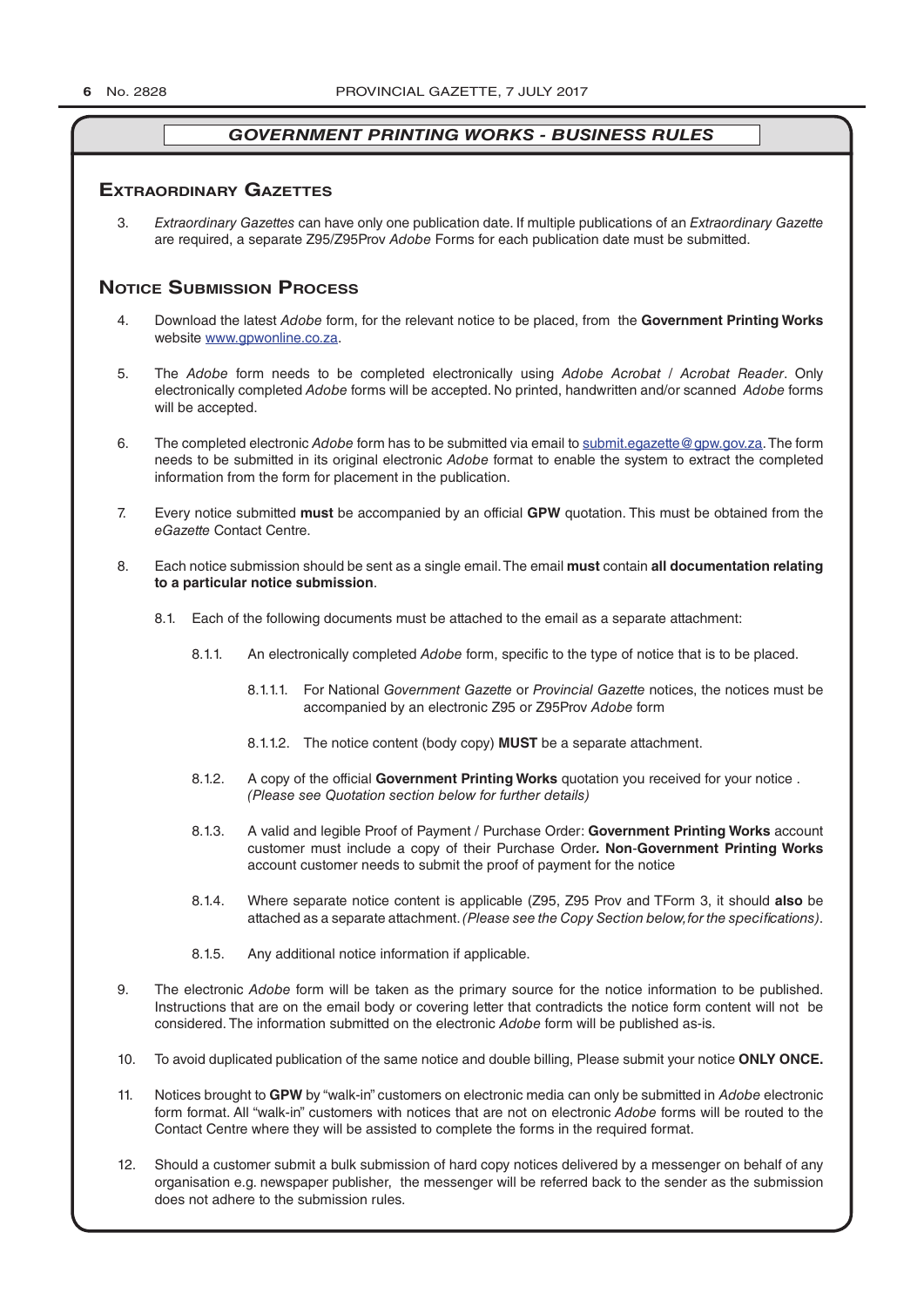# **QuoTATions**

- 13. Quotations are valid until the next tariff change.
	- 13.1. *Take note:* **GPW**'s annual tariff increase takes place on *1 April* therefore any quotations issued, accepted and submitted for publication up to *31 March* will keep the old tariff. For notices to be published from 1 April, a quotation must be obtained from **GPW** with the new tariffs. Where a tariff increase is implemented during the year, **GPW** endeavours to provide customers with 30 days' notice of such changes.
- 14. Each quotation has a unique number.
- 15. Form Content notices must be emailed to the *eGazette* Contact Centre for a quotation.
	- 15.1. The *Adobe* form supplied is uploaded by the Contact Centre Agent and the system automatically calculates the cost of your notice based on the layout/format of the content supplied.
	- 15.2. It is critical that these *Adobe* Forms are completed correctly and adhere to the guidelines as stipulated by **GPW**.

# 16. **APPLICABLE ONLY TO GPW ACCOUNT HOLDERS**:

- 16.1. **GPW** Account Customers must provide a valid **GPW** account number to obtain a quotation.
- 16.2. Accounts for **GPW** account customers **must** be active with sufficient credit to transact with **GPW** to submit notices.
	- 16.2.1. If you are unsure about or need to resolve the status of your account, please contact the **GPW** Finance Department prior to submitting your notices. (If the account status is not resolved prior to submission of your notice, the notice will be failed during the process).

### 17. **APPLICABLE ONLY TO CASH CUSTOMERS:**

- 17.1. Cash customers doing **bulk payments** must use a **single email address** in order to use the **same proof of payment** for submitting multiple notices.
- 18. The responsibility lies with you, the customer, to ensure that the payment made for your notice(s) to be published is sufficient to cover the cost of the notice(s).
- 19. Each quotation will be associated with one proof of payment / purchase order / cash receipt.
	- 19.1. This means that **the quotation number can only be used once to make a payment.**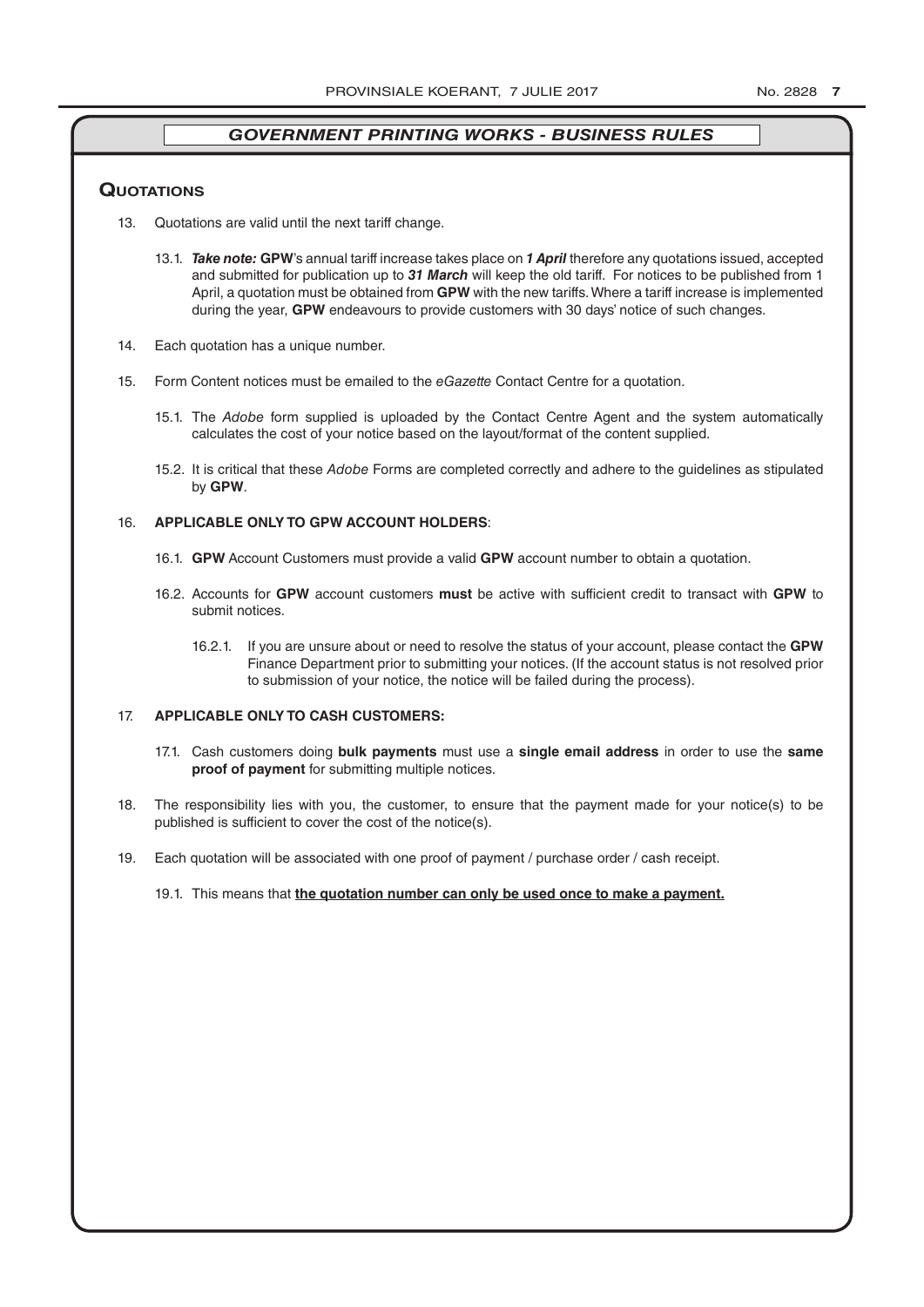# **COPY (SEPARATE NOTICE CONTENT DOCUMENT)**

- 20. Where the copy is part of a separate attachment document for Z95, Z95Prov and TForm03
	- 20.1. Copy of notices must be supplied in a separate document and may not constitute part of any covering letter, purchase order, proof of payment or other attached documents.

The content document should contain only one notice. (You may include the different translations of the same notice in the same document).

20.2. The notice should be set on an A4 page, with margins and fonts set as follows:

Page size  $=$  A4 Portrait with page margins: Top  $=$  40mm, LH/RH  $=$  16mm, Bottom  $=$  40mm; Use font size: Arial or Helvetica 10pt with 11pt line spacing;

Page size = A4 Landscape with page margins: Top = 16mm, LH/RH = 40mm, Bottom = 16mm; Use font size: Arial or Helvetica 10pt with 11pt line spacing;

# **CAnCellATions**

- 21. Cancellation of notice submissions are accepted by **GPW** according to the deadlines stated in the table above in point 2. Non-compliance to these deadlines will result in your request being failed. Please pay special attention to the different deadlines for each gazette. Please note that any notices cancelled after the cancellation deadline will be published and charged at full cost.
- 22. Requests for cancellation must be sent by the original sender of the notice and must accompanied by the relevant notice reference number (N-) in the email body.

# **AmendmenTs To noTiCes**

23. With effect from 01 October 2015, **GPW** will not longer accept amendments to notices. The cancellation process will need to be followed according to the deadline and a new notice submitted thereafter for the next available publication date.

# **REJECTIONS**

- 24. All notices not meeting the submission rules will be rejected to the customer to be corrected and resubmitted. Assistance will be available through the Contact Centre should help be required when completing the forms. (012-748 6200 or email info.egazette@gpw.gov.za). Reasons for rejections include the following:
	- 24.1. Incorrectly completed forms and notices submitted in the wrong format, will be rejected.
	- 24.2. Any notice submissions not on the correct *Adobe* electronic form, will be rejected.
	- 24.3. Any notice submissions not accompanied by the proof of payment / purchase order will be rejected and the notice will not be processed.
	- 24.4. Any submissions or re-submissions that miss the submission cut-off times will be rejected to the customer. The Notice needs to be re-submitted with a new publication date.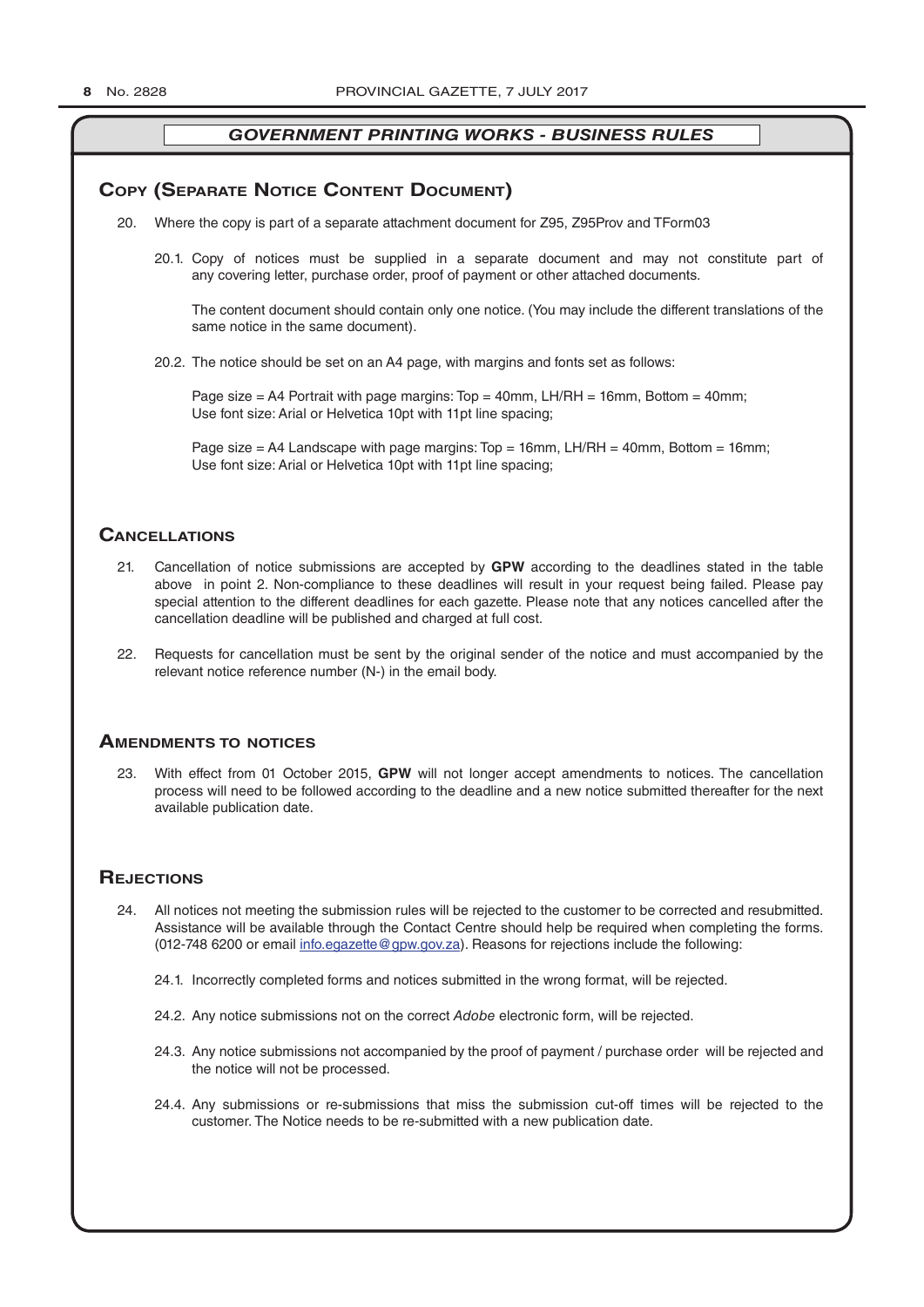#### **ApprovAl of noTiCes**

- 25. Any notices other than legal notices are subject to the approval of the Government Printer, who may refuse acceptance or further publication of any notice.
- 26. No amendments will be accepted in respect to separate notice content that was sent with a Z95 or Z95Prov notice submissions. The copy of notice in layout format (previously known as proof-out) is only provided where requested, for Advertiser to see the notice in final Gazette layout. Should they find that the information submitted was incorrect, they should request for a notice cancellation and resubmit the corrected notice, subject to standard submission deadlines. The cancellation is also subject to the stages in the publishing process, i.e. If cancellation is received when production (printing process) has commenced, then the notice cannot be cancelled.

# **governmenT prinTer indemnified AgAinsT liAbiliTy**

- 27. The Government Printer will assume no liability in respect of—
	- 27.1. any delay in the publication of a notice or publication of such notice on any date other than that stipulated by the advertiser;
	- 27.2. erroneous classification of a notice, or the placement of such notice in any section or under any heading other than the section or heading stipulated by the advertiser;
	- 27.3. any editing, revision, omission, typographical errors or errors resulting from faint or indistinct copy.

# **liAbiliTy of AdverTiser**

28. Advertisers will be held liable for any compensation and costs arising from any action which may be instituted against the Government Printer in consequence of the publication of any notice.

# **CusTomer inQuiries**

Many of our customers request immediate feedback/confirmation of notice placement in the gazette from our Contact Centre once they have submitted their notice – While **GPW** deems it one of their highest priorities and responsibilities to provide customers with this requested feedback and the best service at all times, we are only able to do so once we have started processing your notice submission.

**GPW** has a 2-working day turnaround time for processing notices received according to the business rules and deadline submissions.

Please keep this in mind when making inquiries about your notice submission at the Contact Centre.

- 29. Requests for information, quotations and inquiries must be sent to the Contact Centre ONLY.
- 30. Requests for Quotations (RFQs) should be received by the Contact Centre at least **2 working days** before the submission deadline for that specific publication.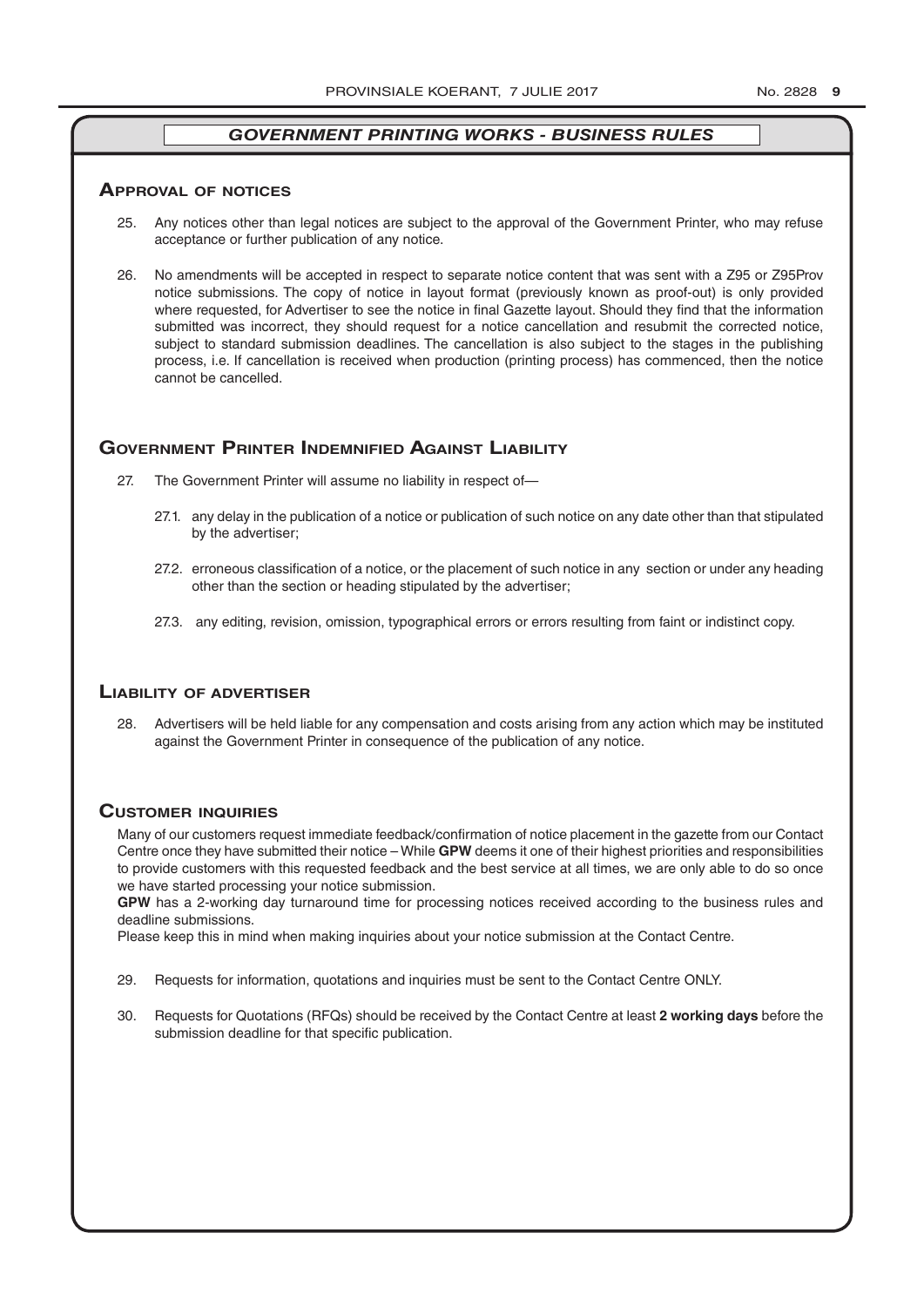### **pAymenT of CosT**

- 31. The Request for Quotation for placement of the notice should be sent to the Gazette Contact Centre as indicated above, prior to submission of notice for advertising.
- 32. Payment should then be made, or Purchase Order prepared based on the received quotation, prior to the submission of the notice for advertising as these documents i.e. proof of payment or Purchase order will be required as part of the notice submission, as indicated earlier.
- 33. Every proof of payment must have a valid **GPW** quotation number as a reference on the proof of payment document.
- 34. Where there is any doubt about the cost of publication of a notice, and in the case of copy, an enquiry, accompanied by the relevant copy, should be addressed to the Gazette Contact Centre, **Government Printing Works**, Private Bag X85, Pretoria, 0001 email: info.egazette@gpw.gov.za before publication.
- 35. Overpayment resulting from miscalculation on the part of the advertiser of the cost of publication of a notice will not be refunded, unless the advertiser furnishes adequate reasons why such miscalculation occurred. In the event of underpayments, the difference will be recovered from the advertiser, and future notice(s) will not be published until such time as the full cost of such publication has been duly paid in cash or electronic funds transfer into the **Government Printing Works** banking account.
- 36. In the event of a notice being cancelled, a refund will be made only if no cost regarding the placing of the notice has been incurred by the **Government Printing Works**.
- 37. The **Government Printing Works** reserves the right to levy an additional charge in cases where notices, the cost of which has been calculated in accordance with the List of Fixed Tariff Rates, are subsequently found to be excessively lengthy or to contain overmuch or complicated tabulation.

# **proof of publiCATion**

- 38. Copies of any of the *Government Gazette* or *Provincial Gazette* can be downloaded from the **Government Printing Works** website www.gpwonline.co.za free of charge, should a proof of publication be required.
- 39. Printed copies may be ordered from the Publications department at the ruling price. The **Government Printing Works** will assume no liability for any failure to post or for any delay in despatching of such *Government Gazette*(s).

# *GOVERNMENT PRINTING WORKS CONTACT INFORMATION*

| <b>Physical Address:</b>                                 | <b>Postal Address:</b>                                              | <b>GPW Banking Details:</b>                 |
|----------------------------------------------------------|---------------------------------------------------------------------|---------------------------------------------|
| <b>Government Printing Works</b>                         | Private Bag X85                                                     | <b>Bank: ABSA Bosman Street</b>             |
| 149 Bosman Street                                        | Pretoria                                                            | <b>Account No.: 405 7114 016</b>            |
| Pretoria                                                 | 0001                                                                | <b>Branch Code: 632-005</b>                 |
| For Gazette and Notice submissions: Gazette Submissions: |                                                                     | <b>E-mail:</b> submit.eqazette@gpw.gov.za   |
|                                                          | <b>For queries and quotations, contact: Gazette Contact Centre:</b> |                                             |
|                                                          |                                                                     | <b>Tel: 012-748 6200</b>                    |
| <b>Contact person for subscribers: Mrs M. Toka:</b>      |                                                                     | <b>E-mail:</b> subscriptions $@$ gpw.gov.za |
|                                                          |                                                                     | <b>Tel: 012-748-6066 / 6060 / 6058</b>      |
|                                                          |                                                                     | Fax: 012-323-9574                           |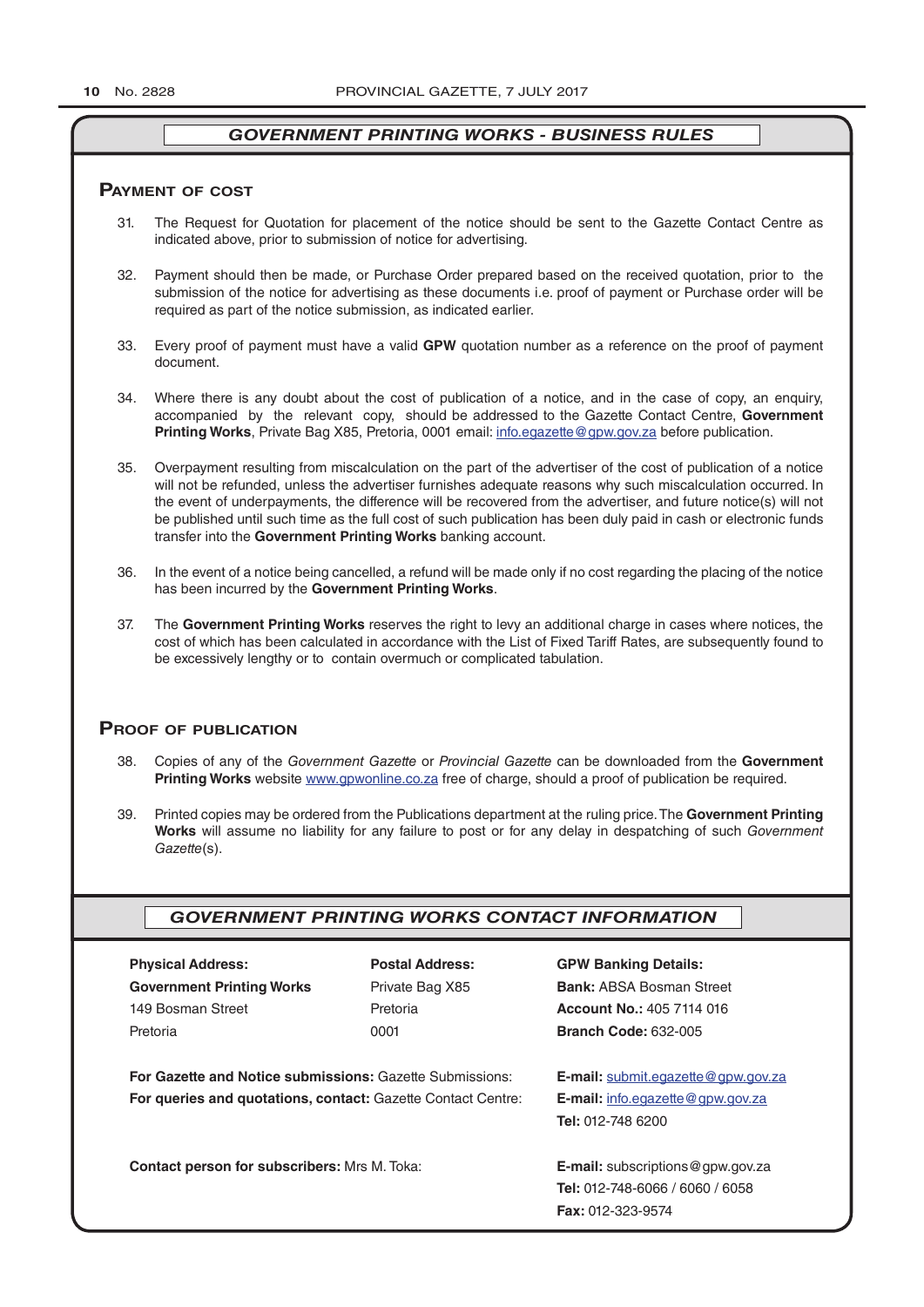# General Notices • Algemene Kennisgewings

# **NOTICE 60 OF 2017**

# **NOTICE OF APPLICATION TO SUBDIVIDE LAND**

I, Pierre Danté Moelich, of the firm Plankonsult Incorporated, being the authorised agent of the owner hereby give notice in terms of Section 71(2) of Thembisile Hani Local Municipality Spatial Planning and Land Use Management By-Law, read with Section 2(2) of the Spatial Planning and Land Use Management Act, 2013 for the subdivision of the Remainder of Portion 7 of the Farm Enkeldoorn 217- JR into two (2) portions has been received by the Thembisile Hani Local Municipality.

Particulars of the application will lie for inspection during normal office hours at the office of the Director of Town Planning, Development Planning Department, Stand No. 24, Front opposite Kwaggafontein Police Station along the R573 (Moloto Road), eMpumalanga, 0458 for a period of 28 days from 30 June 2017.

Objections to or representations in respect of the applications must be lodged with or made in writing to the Director: Town Planning at the above address or at Private Bag X4041, Mpumalanga, 0458 within a period of 28 days from 30 June 2017.

Address of agent: Plankonsult incorporated, P.O Box 72729, Lynnwood Ridge, 0040, Tel: 012 993 5848, Fax: 012 993 1292,

Email: phathu@plankonsult.co.za

| Description of land:                                   | Remainder Of Portion 7 of the Farm Enkeldoorn 217-JR    |  |  |
|--------------------------------------------------------|---------------------------------------------------------|--|--|
| Subdivision and size:                                  | Proposed Portion ABCDEFGA: 0.7599 ha                    |  |  |
|                                                        | Remainder of Portion 7:<br>386.6102 ha Total Area       |  |  |
|                                                        | 387.3701 ha                                             |  |  |
| Location of the land:                                  | The proposed KwaMhlanga Crossing Development is located |  |  |
|                                                        | on the intersection of R573 (Moloto Road) and R568      |  |  |
| Address of authorised agent                            | Plankonsult Incorporate, PO BOX 72729, Lynwood Ridge,   |  |  |
|                                                        | Pretoria, 0040, Tel: (012) 993 5848, Email:             |  |  |
|                                                        | phathu@plankonsult.co.za                                |  |  |
| 30 June 2017 and 07 July 2017.<br>Dates of publication |                                                         |  |  |

# **ANNEXURE**

 $30 - 7$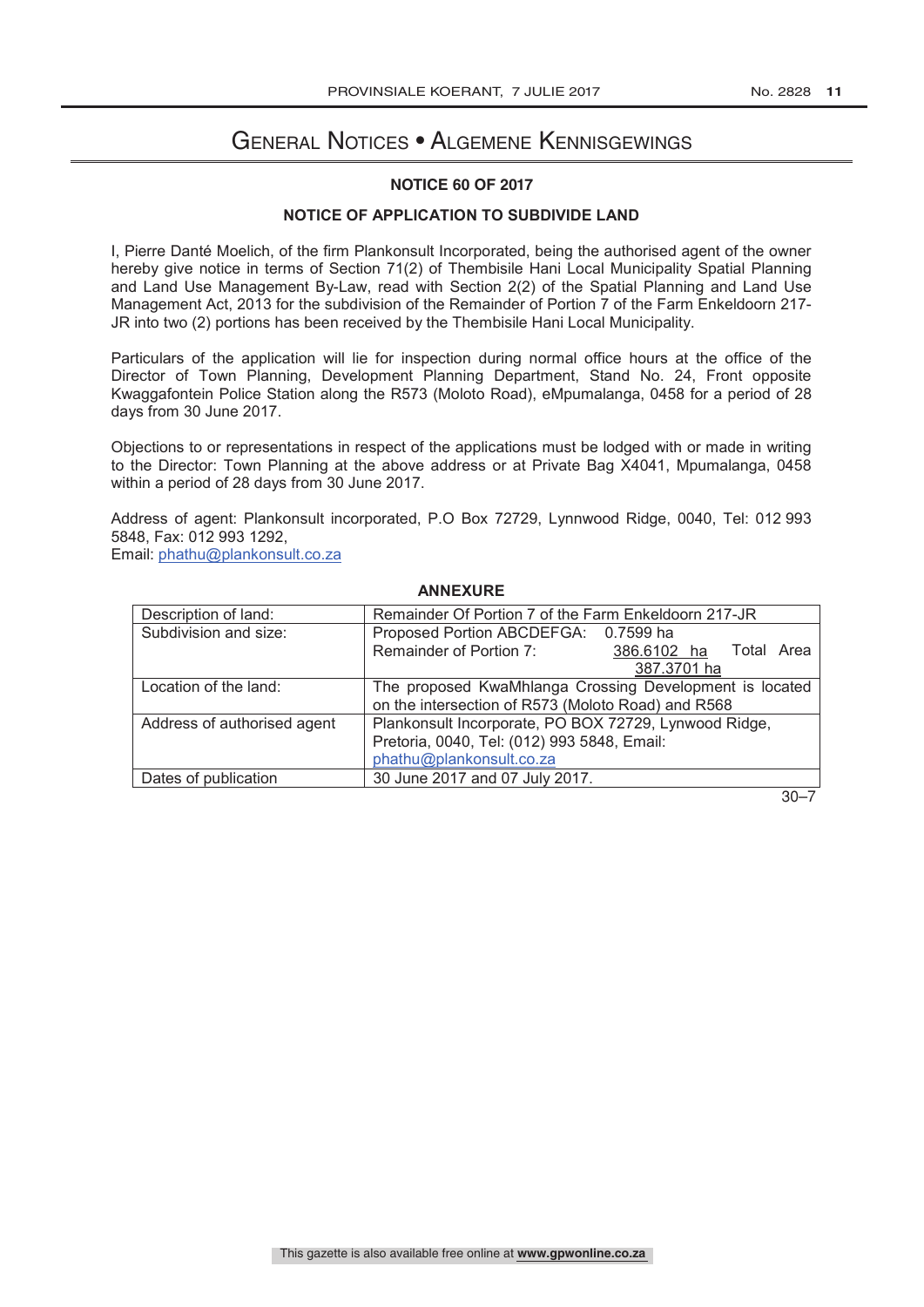# **INOTICE YE APPLICATION KUMHLABA OTHILE**

Mina, Pierre Danté Moelich, yw bubulo Plankonsult Incorporated, nginikelwe amandla ngumphathi, nginikeza inotice ye Section 71(2) of Thembisile Hani Local Municipality Spatial Planning and Land Use Management By-Law ne Section 2(2) of the Spatial Planning and Land Use Management Act, 2013 for the subdivision of the Remainder of Portion 7 of the Farm Enkeldoorn 217-JR, yi application yokuhlukanisa umhlaba oyamukelwe yi Thembisile Hani Local Municipality.

Izinto zale application zizobonwa ngesikhathi somusebenze, ema officini we Director of Town Planning, Stand No. 24, Front opposite Kwaggafontein Police Station along the R573 (Moloto Road), eMpumalanga, 0458 amalanga angu 28 days kuthoma ngomhlaka 30 June 2017.

Labo abanodlandla ne application le banga bhalela i Director: Town Planning ku Private Bag X4041, Mpumalanga, 0458, amalanga ayi 28 days abethe kusukela nge 30 June 2017.

| <b>ANNEAURE</b>                                                              |                                                         |  |  |
|------------------------------------------------------------------------------|---------------------------------------------------------|--|--|
| Remainder Of Portion 7 of the Farm Enkeldoorn 217-JR<br>Description of land: |                                                         |  |  |
| Subdivision and size:                                                        | Proposed Portion ABCDEFGA: 0.7599 ha                    |  |  |
|                                                                              | Remainder of Portion 7:<br>386.6102 ha Total Area       |  |  |
|                                                                              | 387.3701 ha                                             |  |  |
| Location of the land:                                                        | The proposed KwaMhlanga Crossing Development is located |  |  |
|                                                                              | on the intersection of R573 (Moloto Road) and R568      |  |  |
| Address of authorised agent                                                  | Plankonsult Incorporate, PO BOX 72729, Lynwood Ridge,   |  |  |
|                                                                              | Pretoria, 0040, Tel: (012) 993 5848, Email:             |  |  |
|                                                                              | phathu@plankonsult.co.za                                |  |  |
| Dates of publication                                                         | 30 June 2017 and 07 July 2017.                          |  |  |

# **ANNEXURE**

30–7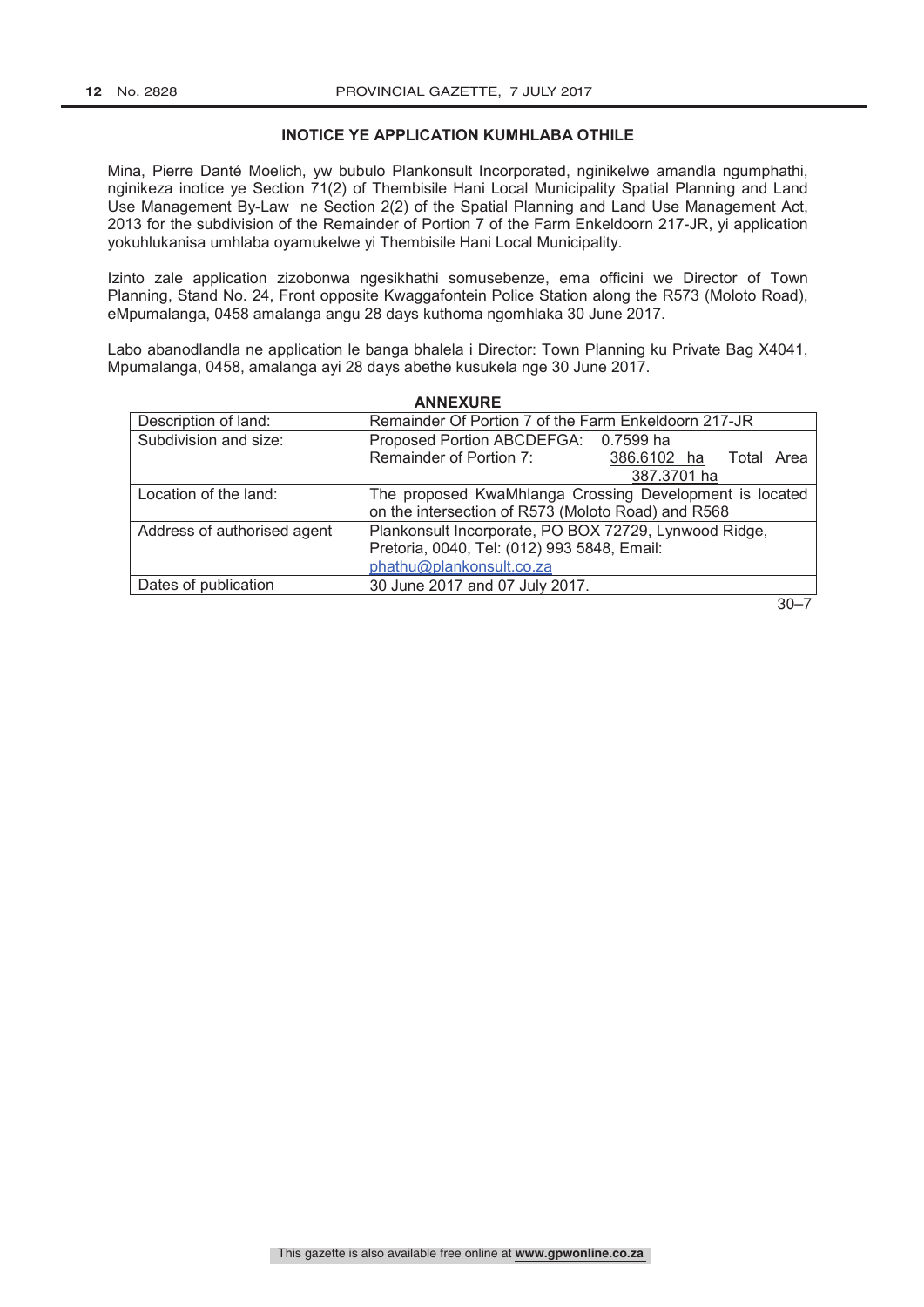#### **NOTICE 61 OF 2017**

**NOTICE OF APPLICATION FOR THE AMENDMENT OF THE TOWN-PLANNING SCHEME IN TERMS OF SECTION 66(1) OF THE THEMBISILE HANI LOCAL MUNICIPALITY SPATIAL PLANNING AND LAND USE MANAGEMENT BY-LAW READ TOGETHER WITH SECTION 2(2) AND THE RELEVANT PROVISIONS OF THE SPATIAL PLANNING AND LAND USE MANAGEMENT ACT, 2013** 

I, Pierre Danté Moelich, of the firm Plankonsult Incorporated, being the authorised agent of the owner hereby give notice in terms of Section 66(1), of Thembisile Hani Local Municipality Spatial Planning and Land Use Management By-Law read with Section 2(2) and the relevant provisions of The Spatial Planning and Land Use Management Act, 2013 for the rezoning a part of (ABCDEFGA) of the Remainder of Portion 7 of the farm Enkeldoorn 217-JR (7599m²) from **"Undetermined"** to **"Special"** for the purpose of a convenience shopping centre, offices, ATM, place of refreshment and filling station subject to certain development controls;

| Zoning                | : "Special" for a convenience shop, offices, ATM, place of<br>refreshment and filling station |
|-----------------------|-----------------------------------------------------------------------------------------------|
| Height                | : 2 Storeys                                                                                   |
| Coverage              | : 60% (undercover parking excluded)                                                           |
| <b>FSR</b>            | : 2500 m <sup>2</sup> gross leasable floor area                                               |
| Parking               | : 3 Parking Bays per 100m <sup>2</sup> gross leasable floor area                              |
| <b>Building Lines</b> | : 5 metres (All other sides)                                                                  |
| Regional Road         | $: 16$ metres                                                                                 |
|                       |                                                                                               |

Particulars of the application will lie for inspection during normal office hours at the office of the Director of Town Planning, Development Planning Department, Stand No. 24, Front opposite Kwaggafontein Police Station Along the R573 (Moloto Road), eMpumalanga, 0458 for a period of 28 days from 30 June 2017 Stand

Objections to or representations in respect of the applications must be lodged with or made in writing to the Director: Town Planning at the above address or at Private Bag X4041, Mpumalanga, 0458 within a period of 28 days from 30 June 2017.

Address of agent: Plankonsult incorporated, P.O Box 72729, Lynnwood Ridge, 0040, Tel: 012 993 5848, Fax: 012 993 1292, Email: phathu@plankonsult.co.za

Dates of publication: 30 June 2017 and 7 July 2017

#### **INOTICE YE APPLICATION KUMHLABA OTHILE YE SECTION 66(1) OF THE THEMBISILE HANI LOCAL MUNICIPALITY SPATIAL PLANNING AND LAND USE MANAGEMENT BY-LAW READ TOGETHER WITH SECTION 2(2) AND THE RELEVANT PROVISIONS OF THE SPATIAL PLANNING AND LAND USE MANAGEMENT ACT, 2013**

Mina, Pierre Danté Moelich, we bubulo Plankonsult Incorporated, nginikelwe amandla ngumphathi, nginikeza inotice ye, Section 66(1) ya se Thembisile Hani Local Municipality Spatial Planning and Land Use Management By-Law ne Section 2(2) ye Spatial Planning and Land Use Management Act, 2013 I-application yokushugulola umhlaba lo esikuluma ngawo, wamukelwe ngo Thembisile Hani Local Municipality, ngokushugulola:

a part of (ABCDEFGA) of the Remainder of Portion 7 of the farm Enkeldoorn 217-JR from "Undetermined" to "Special" for a convenience shop, offices, ATM, place of refreshment and filling station , izinto ezingashenjwa:

| Zoning                | : "Special" for a convenience shop, offices, ATM, place of<br>refreshment and filling station |
|-----------------------|-----------------------------------------------------------------------------------------------|
| Height                | : 2 Storeys                                                                                   |
| Coverage              | : 60% (undercover parking excluded)                                                           |
| <b>FSR</b>            | : 2500 m <sup>2</sup> gross leasable floor area                                               |
| Parking               | : 3 Parking Bays per 100m <sup>2</sup> gross leasable floor area                              |
| <b>Building Lines</b> | $: 5$ metres                                                                                  |
| Regional Road         | $: 16$ metres                                                                                 |
|                       |                                                                                               |

Labo abanodlandla ne application le banga bhalela i Director: Town Planning ku Private Bag X4041, Mpumalanga, 0458, amalanga ayi 28 days abethe kusukela nge 30 June 2017

Izinto zale application zizobonwa ngesikhathi somusebenze, ema officini we Director of Town Planning, Stand No. 24, Front opposite Kwaggafontein Police Station Along the R573 (Moloto Road), eMpumalanga, 0458 amalanga angu 28 days kuthoma ngomhlaka 30 June2017.

Address of agent: Plankonsult Incorporated, P O Box 72729, Lynnwood Ridge, 0040, Tel: (012) 993 5848, Fax: (012) 993 1292, E-Mail: phathu@plankonsult.co.za.

Amalanga we publication: 30 June 2017 and 7 July 2017.  $30-7$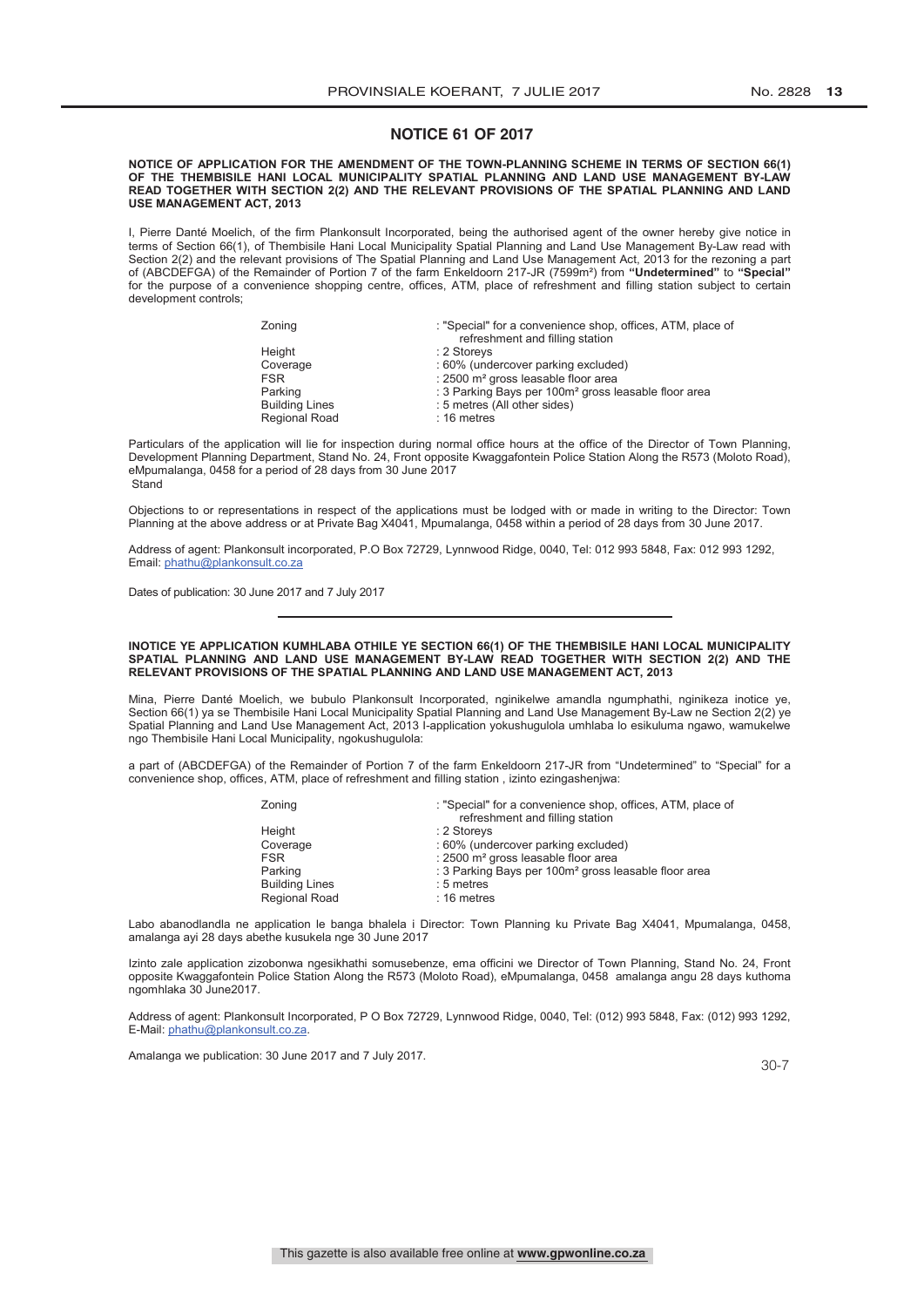# **NOTICE 62 OF 2017**

# **NOTICE OF APPLICATION IN TERMS OF THE GOVAN MBEKI SPATIAL PLANNING AND LAND USE MANAGEMENT BY-LAW, 2016, CHAPTER 5 AND 6** *(Amendment Scheme 116)*

I, Karl Wilhelm Rost, Pr Pln, of the firm Reed Geomatics Incorporated hereby give notice in terms of section 88 of the Govan Mbeki SPLUM By-Law, that I have applied to the Govan Mbeki Municipality for the following:

# **Application for** *Amendment of land use scheme (Rezoning)*

# **Application reference number: Case** *AS\_14001*

**Property Owner and information:** Portion 1 of Erf 2058, Evander Extension 4, Registration Division I.S., Mpumalanga, situated in Pietermaritzburg Street, just south east of the Boston and Pietermaritzburg Street intersection, Evander Extension 4.

# **Owner: Huibrecht Catharina Shoesmith 741017 0109 080**

# **Christelle Odendaal 720325 0061 085**

# held by title deed **T15439/2016**

I the owner /agent hereby gives notice in terms of section 88 of the Govan Mbeki Spatial Planning and Land Use Management By-Law, of the application for the amendment of the Land Use Scheme known as the Govan Mbeki Land Use Scheme, as amended, 2010, by the rezoning of Portion 1 of Erf 2058, Evander Extension 4, from "Medium Density Residential" to "Institutional" for the purpose of a Large Scale Early Childhood Development (ECD) Centre to provide day care for more than 25 children.

Particulars of the application will lie for inspection during normal office hours at the Office of Manager Town and Regional Planning, Room 323 3<sup>rd</sup> floor, South Wing Municipal Buildings, for the period 30 days from 30 June **2017***.*

Objections to or representations in respect of the application must be lodged with or made in writing to the Municipal Manager at the above address within a period of 30 days from 30 June 2017*,* being **31 July 2017***.*

**Name and address of applicant: Reed Geomatics Incorporated, P.O. Box 985, Secunda, 2302 Tel: 017 631 1394 Fax: 017 631 1770**

**Our ref: P17602**

# **NOTICE 63 OF 2017**

# **PIET RETIEF AMENDMENT SCHEME 339.**

Notice of application for the amendment of the Piet Retief Town Planning Scheme, 1980, in terms of Section 56(1)(b)(i) of the Town-Planning and Townships Ordinance, 1986, (Ordinance No. 15 of 1986).

I, Pinkie Kühne, being the authorised agent of the registered owner of the property mentioned below, hereby give notice, in terms of the above Ordinance, that I have applied to the Mkhondo Municipality, Piet Retief, for the amendment of the Town Planning Scheme, known as the Piet Retief Town Planning Scheme, 1980, by the rezoning of Portion 1 of Erf 324, situated at no. 9 Grobler Street, Piet Retief, from "Residential 1" to "Residential 2".

Particulars of the application will lie for inspection during normal office hours at the office of the Municipal Manager, Civic Centre, Mark Street, Piet Retief for a period of 28 (twenty eight) days from 30 June 2017. Objections to this application must, within a period of 28 (twenty eight) days from 30 June 2017, written and in duplicate, be submitted to the Municipal Manager at the above address, or be posted to P. O. Box 23, Piet Retief, 2380.

Agent: Pinkie Kühne, P.O. Box 22072, Newcastle, 2940. Tel: 034 312 3116 Cell: 082 952 2946.

30–7

30–7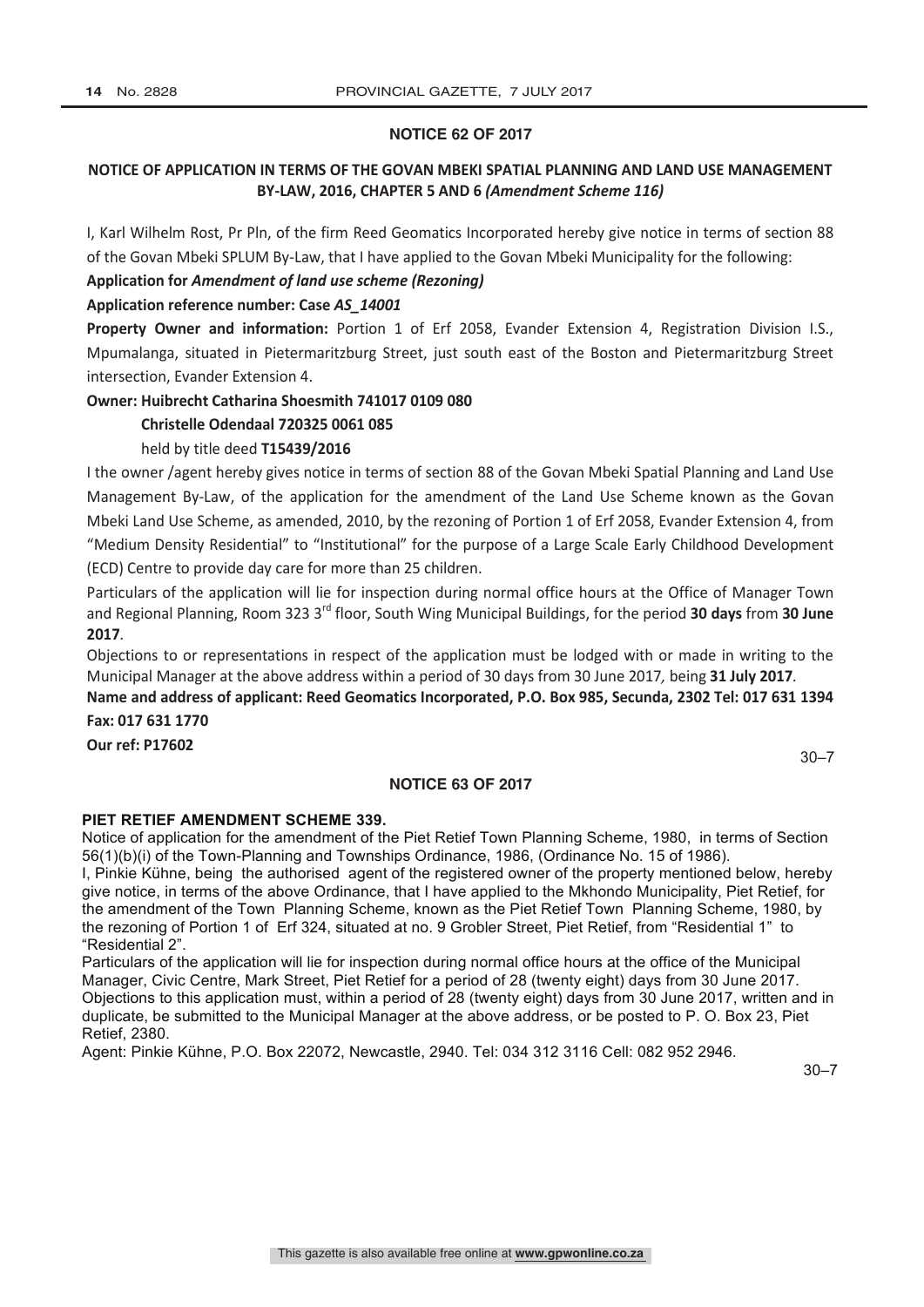#### **KENNISGEWING 63 VAN 2017**

#### **PIET RETIEF WYSIGINGSKEMA 339.**

Kennisgewing van aansoek om die wysiging van die Piet Retief Stadsbeplanningskema , 1980, ingevolge Artikel 56(1)(b)(i) van die Ordonnansie op Dorpsbeplanning en Dorpe, 1986, (Ordonnansie Nr. 15 van 1986). Ek, Pinkie Kühne, synde die gemagtigde agent van die geregistreerde eienaar van die ondergenoemde eiendom, gee hiermee, ingevolge bogenoemde Artikel, kennis dat ek by die Mkondo Munisipaliteit, Piet Retief, aansoek gedoen het om die wysiging van die Dorpsbeplanningskema, bekend as die Piet Retief Dorpsbeplanningskema, 1980, deur die hersonering van Gedeelte 1 van Erf 324, geleë te Groblerstraat 9, Piet Retief, vanaf "Residensieёl 1" na "Residensieël 2".

Besonderhede van die aansoek lê ter insae gedurende gewone kantoorure by die kantoor van die Munisipale Bestuurder, Burgersentrum, Markstraat, Piet Retief, vir 'n tydperk van 28 (agt en twintig) dae vanaf 30 Junie 2017. Besware of vertoё teen die aansoek moet, binne 'n tydperk van 28 (agt en twintig) dae vanaf 30 Junie 2017, geskrewe en in tweevoud, ingehandig word by die Munisipale Bestuurder by bovermelde adres, of gepos word aan Posbus 23, Piet Retief, 2380.

Agent: Pinkie Kühne, Posbus 22072, Newcastle, 2940. Tel: 034 312 3116 Sel: 082 952 2946.

30–7

#### **NOTICE 64 OF 2017**

#### **STEVE TSHWETE AMENDMENT SCHEME No. 706**

#### **NOTICE OF APPLICATION FOR THE AMENDMENT OF THE STEVE TSHWETE TOWN PLANNING SCHEME, 2004, IN TERMS OF SECTION 62(1) AND 94(1) (A) OF THE STEVE TSHWETE SPATIAL PLANNING AND LAND USE MANAGEMENT BYLAW, 2016.**

We Elizone (PTY) LTD being the authorized agent of the registered owner of Portion 2 of Erf 656, Middelburg, hereby give notice in terms of Section 94(1)(a) of the Steve Tshwete Spatial Planning and Land Use Management Bylaw, 2016, that I have applied to the Steve Tshwete Local Municipality for the amendment of the town planning scheme known as the Steve Tshwete Town Planning Scheme, 2004, for the rezoning of the abovementioned property situated on 9A Blackmore Street, Mineralia, by rezoning the property from Residential 1 to Residential 3 subject to certain conditions.

Any objection/s or comments including the grounds for such objection/s or comments with full contact details, shall be made in writing to the Municipal Manager, PO Box 14, Middelburg 1050 within 30 days from 30 June 2017.

Full particulars and plans may be inspected during normal office hours at the office of the Municipal Manager, Steve Tshwete Local Municipality, Cnr. Walter Sisulu and Wanderers Avenue, Middelburg, 1050, Tel: 013 2497000, for a period of 30 days from 30 June 2017.

Address of the Applicant: 1 Seinhuwel Street, Aerorand, Middelburg, 1055

30-7

# **KENNISGEWING 64 VAN 2017**

#### **STEVE TSHWETE WYSIGINGSKEMA No. 706**

#### **KENNISGEWING VAN DIE AANSOEK OM DIE WYSIGING VAN DIE STEVE TSHWETE DORPSBEPLANNINGSKEMA, 2004, INGEVOLGE ARTIKEL 62(1) EN 94(1) (A) VAN DIE STEDELIKE BEPLANNING EN GRONDGEBRUIK BESTUUR VERORDENINGE, 2016**

Ek, Elizone (PTY) LTD, synde die gemagtigde agent van die geregistreerde eienaar van restant van gedeelte 2 van Erf 656 Middelburg, gee hiermee ingevolge Artikel 62(1) en 94(1)(a) , van die Stedelike Beplanning en Grondgebruik Bestuur Verordeninge, 2016, kennis dat ons by Steve Tshwete Plaaslike Munisipaliteit aansoek gedoen het om die wysiging van Steve Tshwete Dorpsbeplanningskema, 2004, deur die hersonering van die bogenoemde eiendom geleë te 9A Blackmore Street, Mineralia vanaf Residensiele 1 na Residensiele 3, onderworpe aan sekere voorwaardes.

Besonderhede van die aansoek lê ter insae gedurende gewone kantoorure by die kantoor van die munisipale bestuurder, Steve Tshwete Plaaslike munisipaliteit, munisipale gebou, Wandererslaan, Middelburg, 1050, vir 'n tydperk van 30 dae vanaf 30 June 2017.

Besware of vertoë ten opsigte van die aansoek moet binne 'n tydperk van 30 dae vanaf 30 June 2017, skriftelik by of tot die munisipale bestuurder by bovermelde adres of by Posbus 14, Middelburg, 1050, ingedien of gerig word.

Adres Van Applikant: 1 Seinhuwel Straat, Aerorand, Middelburg, 1055

30-7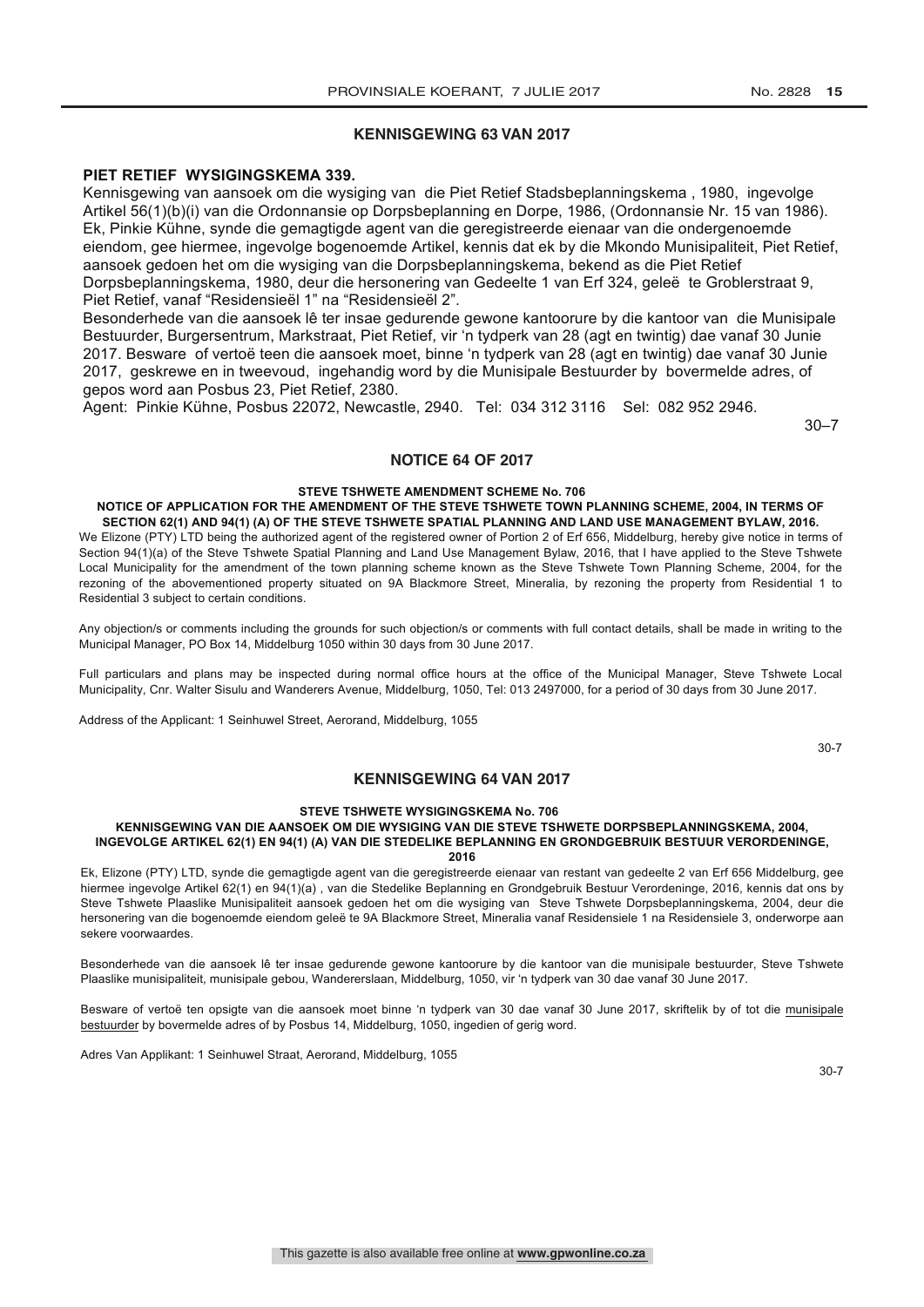### **NOTICE 65 OF 2017 NOTICE**

### **MPUMALANGA GAMBLING ACT, 1995 (ACT NO.5 OF 1995) AS AMENDED APPLICATION FOR AMENDMENT OF BOOKMAKER LICENCE:**

# Notice is hereby given that **HOLLYWOOD SPORTSBOOK MPUMALANGA (PTY) LTD**, intends submitting an application to the Mpumalanga Gambling Board for the **AMENDMENT OF A BOOKMAKER LICENCE,**

### From **SHOP 5 LONGMARK CENTRE, 19 SADC STREET, MIDDLEBURG, STEVE TSHWETE MUNICIPALITY**

#### To

# **SHOP 5 AND 6 LONGMARK CENTRE, 19 SADC STREET, MIDDLEBURG, STEVE TSHWETE MUNICIPALITY**

The applications will be open for public inspection and objection at the offices of the Board from **07 July 2017**

Attention is directed to the provisions of Section 26 of the Mpumalanga Gambling Act, 1995 that makes provision for the lodging of written objections or representations in respect of the application.

Such objections or representations should be lodged with the Chief Executive Officer, Mpumalanga Gambling Board, Private Bag X9908, White River, Mpumalanga, 1240, within one month from **07 July 2017**

# **NOTICE 66 OF 2017**

# **NOTICE OF APPLICATION IN TERMS OF THE GOVAN MBEKI SPATIAL PLANNING AND LAND USE MANAGEMENT BY-LAW, 2016, CHAPTER 5 AND 6**

I, Hendrik Lochner Susan (PLS079-D), of the firm Reed Geomatics Incorporated hereby give notice in terms of section 89 of the Govan Mbeki SPLUM By-Law, that I have applied to the Govan Mbeki Municipality for the following:

**Application for:** *The closure of a Public Place*

# **Notification number: 2017-06-15/LP-Bylaw-PCP-Sec-7651-22**

**Property information:** Erf 7651 (Park), Secunda Extension 22, Registration Division I.S., Mpumalanga situated at the corner of PDP Kruger Avenue and Tulbach Street.

# **Owner information: Six Time Investments (PTY) LTD, held by title deed T12196/2016**

I the owner /agent hereby gives notice in terms of section 89 of the Govan Mbeki Spatial Planning and Land Use Management By-Law, of the application for the permanent closure of Erf 7651(Park).

Particulars of the application will lie for inspection during normal office hours at the Office of Manager Town and Regional Planning, Room 323 3<sup>rd</sup> floor, South Wing Municipal Buildings, for the period 30 days from **07 July 2017***.*

Objections to or representations in respect of the application must be lodged with or made in writing to the Municipal Manager at the above address within a period of 30 days from **07 July 2017***,* being **08 August 2017***.*

**Name and address of applicant: Reed Geomatics Incorporated, P.O. Box 985, Secunda, 2302 Tel: 017 631 1394 Fax: 017 631 1770**

**Notice number: 68/17**

**Publication date: 07 July 2017**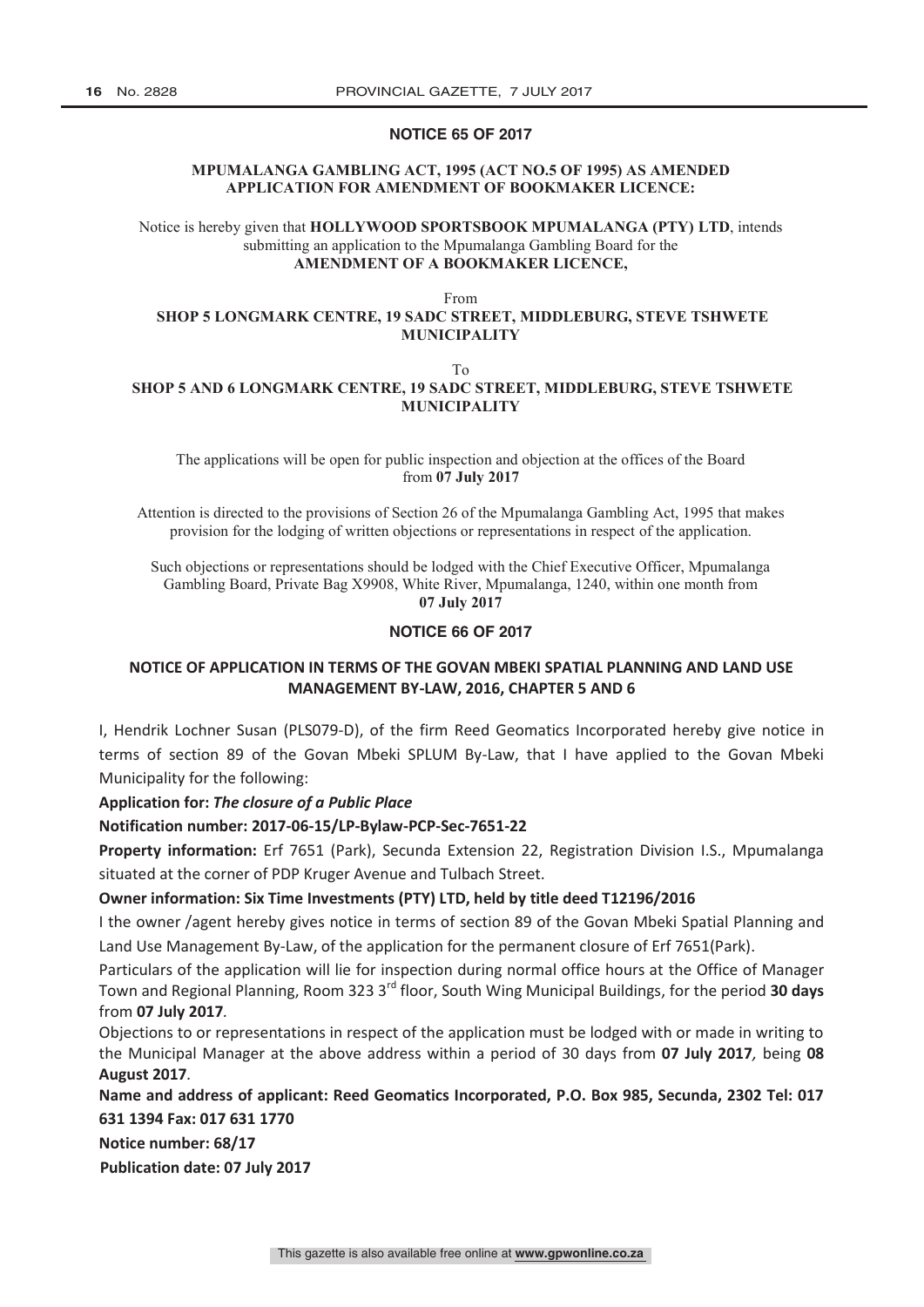#### **NOTICE 67 OF 2017 NOTICE**

# **MPUMALANGA GAMBLING ACT, 1995 (ACT NO.5 OF 1995) AS AMENDED APPLICATION FOR AMENDMENT OF BOOKMAKER LICENCE:**

### Notice is hereby given that **HOLLYWOOD SPORTSBOOK MPUMALANGA (PTY) LTD**, intends submitting an application to the Mpumalanga Gambling Board for the **AMENDMENT OF A BOOKMAKER LICENCE,**

# From **SHOP 5 LONGMARK CENTRE, 19 SADC STREET, MIDDELBURG, STEVE TSHWETE MUNICIPALITY**

#### To

# **SHOP 5 AND 6 LONGMARK CENTRE, 19 SADC STREET, MIDDELBURG, STEVE TSHWETE MUNICIPALITY**

The applications will be open for public inspection and objection at the offices of the Board from **07 July 2017**

Attention is directed to the provisions of Section 26 of the Mpumalanga Gambling Act, 1995 that makes provision for the lodging of written objections or representations in respect of the application.

Such objections or representations should be lodged with the Chief Executive Officer, Mpumalanga Gambling Board, Private Bag X9908, White River, Mpumalanga, 1240, within one month from **07 July 2017**

# Proclamation • Proklamasie

# **PROCLAMATION 17 OF 2017**

# **NELSPRUIT AMENDMENT SCHEME 2048**

It is hereby notified in terms of Section 50 of the Mbombela By-law on Spatial Planning and Land Use Management, 2015, that the City of Mbombela has approved an amendment of the Nelspruit Town Planning Scheme, 1989, by the rezoning of Portions 10 and 11 of Stand 915, Riverside Park Extension 24, from "Special" to "Special" with amended Annexure Conditions.

Copies of the amendment scheme are filed with the Municipal Manager, Civic Centre, Nel Street, Mbombela, and are open for inspection at all reasonable times. This amendment scheme shall come into operation on date of publication hereof.

# **N M SEANEGO MUNICIPAL MANAGER**

City of Mbombela P O Box 45 NELSPRUIT 1200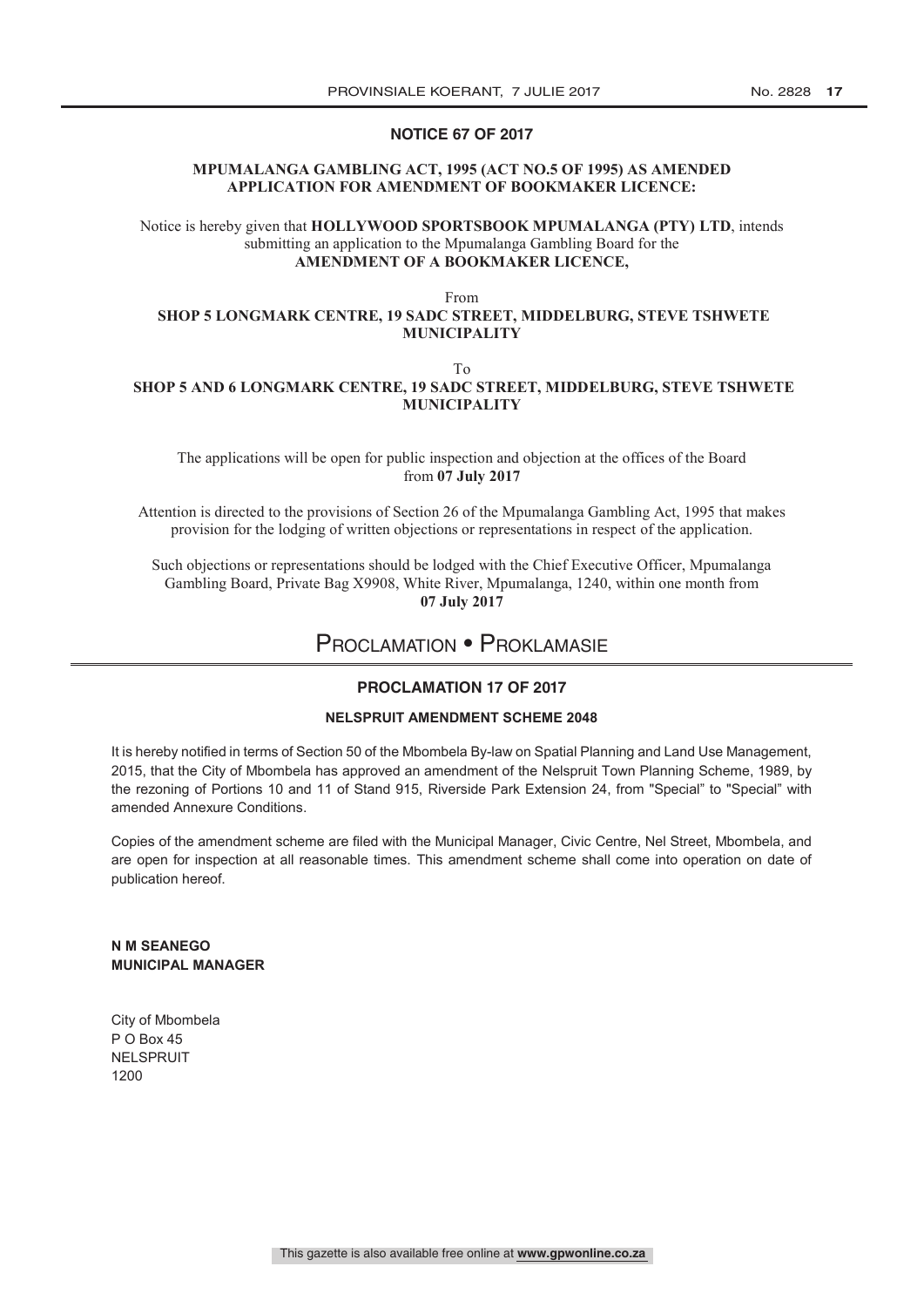# Provincial Notices • Provinsiale Kennisgewings

# **PROVINCIAL NOTICE 71 OF 2017**

# MPUMALANGA GAMBLING ACT, 1995

# APPLICATIONS FOR TRANSFER IN A BOOKMAKER LICENCE

Notice is hereby given that Kalmia Trading 1085 (PTY) LTD, intends submitting an application to the Mpumalanga Gambling Board for the transfer of the licence set out below, currently held by Bettagaming Mpumalanga (Pty) Ltd.

# Bettabets Delmas - Willow Corner Shopping Centre, Shop 13 Sarei Cilliers Avenue corner 5<sup>th</sup> Street, Delmas, Mpumalanga.

The application will be open to public inspection at the offices of the Board from 13 July 2017.

Attention is directed to the provisions of Section 26 of the Mpumalanga Gambling Act, 1995 as amended, which makes provision for the lodging of written representations in respect of the application.

Such representations should be lodged with the Chief Executive Officer, Mpumalanga Gambling Board, Private Bag X9908, White River, 1240, not later than 30 days from 13 July 2017. Any person submitting representations should state in such representation whether or not they wish to make oral representations at the hearing of the application.

# **PROVINCIAL NOTICE 72 OF 2017**

# **NOTICE OF LAND USE/DEVELOPMENT APPLICATION IN TERMS OF SECTION 98 OF THE LEKWA LOCAL MUNICIPALITY SPATIAL PLANNING AND LAND USE MANAGEMENT BY-LAW, 2016: AMENDMENT SCHEME NO.: 247 WITH ANNEXURE 223**

Notice is hereby given in terms of Section 98 of the Lekwa Local Municipality Spatial Planning and Land Use Management (SPLUMA) By-Law, read with Section 18 of the Regulations in terms of the Spatial Planning and Land Use Management Act (Act 16 of 2013) that the under-mentioned application had been received by the Lekwa Local Municipality and is open for inspection during normal office hours at the offices of the Lekwa Council, on the corner of Mbonani Mayisela and Dr. Beyers Naude Street, Standerton, contact person: Itumeleng Mashishi, e-mail: itu.mashishi@gmail.com/tel: 017 714 6102. Any objections/representations must be lodged with or made in writing to the Municipal Manager, at the above-mentioned address or posted to P.O. Box 66, Standerton, 2430 on or before the closing date for the submission of the objections/representations, quoting the above-mentioned heading, the objector's interest in the matter, the ground(s) of the objections/representation, the objector's erf and phone numbers and address. **CLOSING DATE FOR SUBMISSION OF OBJECTIONS/REPRESENTATIONS: 6 AUGUST 2017. NATURE OF APPLICATION:** Application has been submitted in terms of Section 18 of the Regulations in terms of Spatial Planning and Land Use Management Act (Act 16 of 2013), for a rezoning, where no town planning scheme or land use management scheme applies, from "Agricultural" to "Special" with annexure 233 for Mining Purposes on Remaining Extent of the farm Slagkraal 353 & Portion 7 (a portion of Portion 5) of the farm Joubertsvallei 337, Registration Division I.S., Province of Mpumalanga.

**Owner: Anglo Operations (Ltd) Pty (Registration no.: 1921/006730/07) Applicant: Korsman & Associates Inc. ADDRESS: Private Bag X 7294, Suite 295, Witbank, 1035 and/or 9 Langa Crescent, Corridor Hill, Witbank, 1035 TEL. NO.: 013 650 0408 E-MAIL:** admin@korsman.co.za **Notice Number: R17188-advGAZETTE MUNICIPAL MANAGER**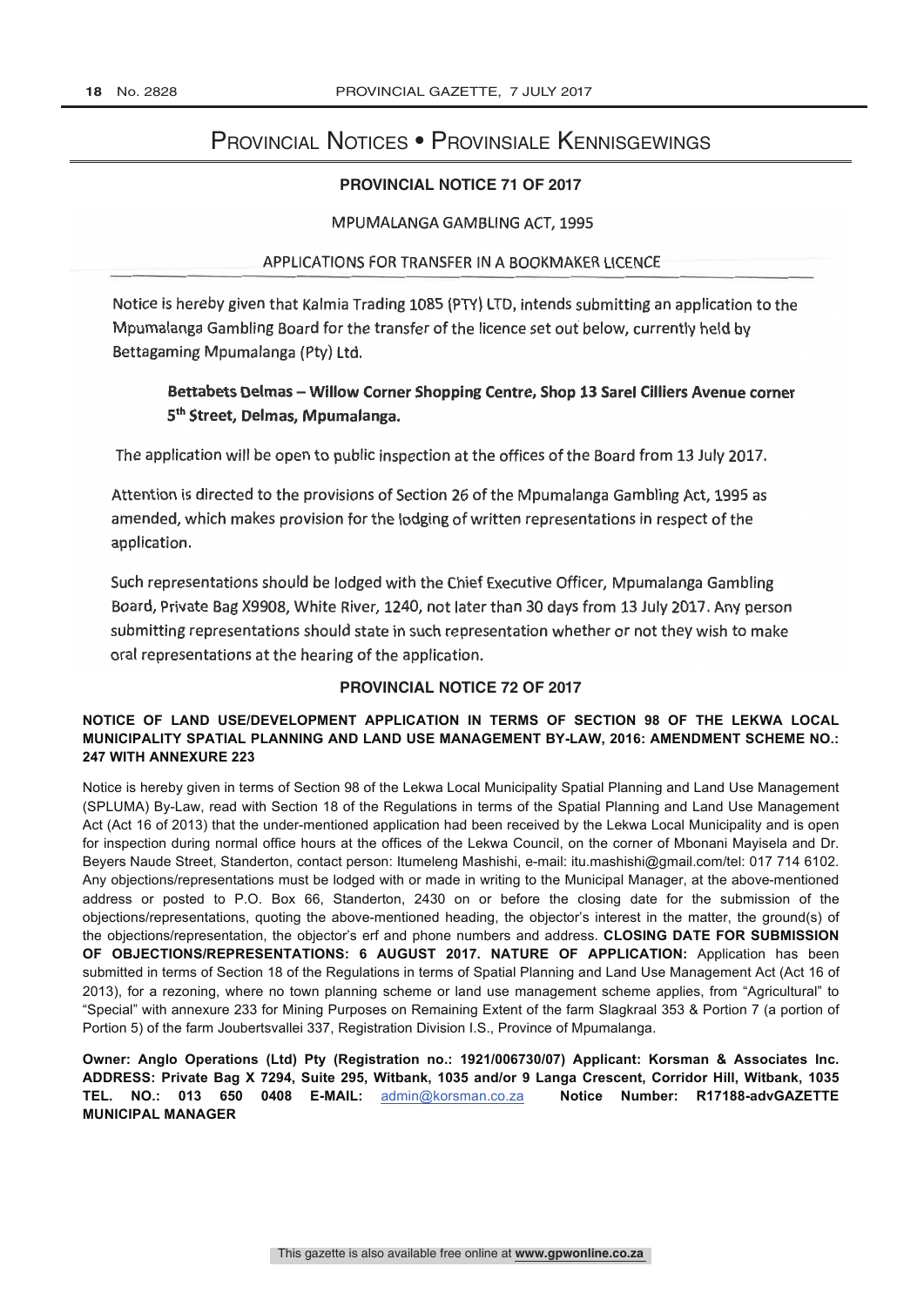# **ISAZISO NGENTUTHUKO NOKUSETSHENZISWA KOMHLABA NGOKWE SIGABA 98 SOMTHETHO KAMASIPALE WASEKHAYA SPATIAL PLANNING AND LAND USE MANAGEMENT BY-LAW, 2016: ISICELO SOKUTHUTHUKISWA NO: 247 NESIHLOMELO 223**

Isaziso ngokwe Sigaba 98 soMasipala waseLekwa ngeSpatial Planning and Land Use Management (SPLUMA) By-Law, esifundwa Kanye neSigaba 18 semithethonqubo ngokwe Spatial Planning and Land Use Management Act (uMtetho 16 ka 2013). Leso sicelo kumele silethwe emahhovisi kaMasipala waseLekwa kulelikheli: kwikhona likaMbonani Mayisela kanye no Dkt Beyers Naude, Standerton, ungathintana no Itumeleng Mashishi, e-mail: itu.mashishi@gmail.com/ inombolo yocingo: 017 714 6102. Uma kukhona izikhalo, zingabhalwa phansi bese zithunyelwa kumenenja kaMasipla waseLekwa emahhovisoni kaMasipala noma kulekheli: PO Box 66, Standerton, ngaphambi kosuku lokuvala noma ngosuku lokuvala. Kumele kufakwe, isizathu sezikhalo, inombolo yocingo, ikheli kanye ne Portion number. **USUKU LOKUVALA LOKULETHWA KWEZINCWADI NGUMHLAKA 6 UNCWABA (AUGUST) 2017. UHLOBO LWESICELO:**Isicelo sithunyelwe ngokweSigaba 18 semithetho se (Spatial Planning and Land Use Management Act – Act 16 ka 2013), okwesikhathi rezoning, lapho kungekho kwedolobha kohlelo noma nokuphathwa kokusetshenziswa komhlaba isikimu osebenza, kusukela "Agricultural" kuya "Okukhethekile" nge-annexure 233 yeziNhloso zokuThuthukiswa kweMayini ekuHlalweni kwePulazi iSlagkraal 353 neNgxenye 7 (ingxenye yesigaba 5) epulazi uJoubertsvallei 337, IsiGaba sokuBhaliswa ngu-I.S., esifundazweni saseMpumalanga.

**UMNIKAZI: Anglo Operations (Ltd) Pty (Inombolo yokubhalisa: 1921/006730/07) ISICELO: Korsman & Associates IKHELI: Private Bag X7294, Suite 295, Witbank, 1035 kanya/noma 9 Langa Crescent, Corridor Hill, Witbank, 1035 INOMBOLO YOCINGO: 013 650 0408E-MAIL:** admin@korsman.co.za **Isaziso Inombolo: R17188-GAZETTE IMENEJA KAMASIPALA**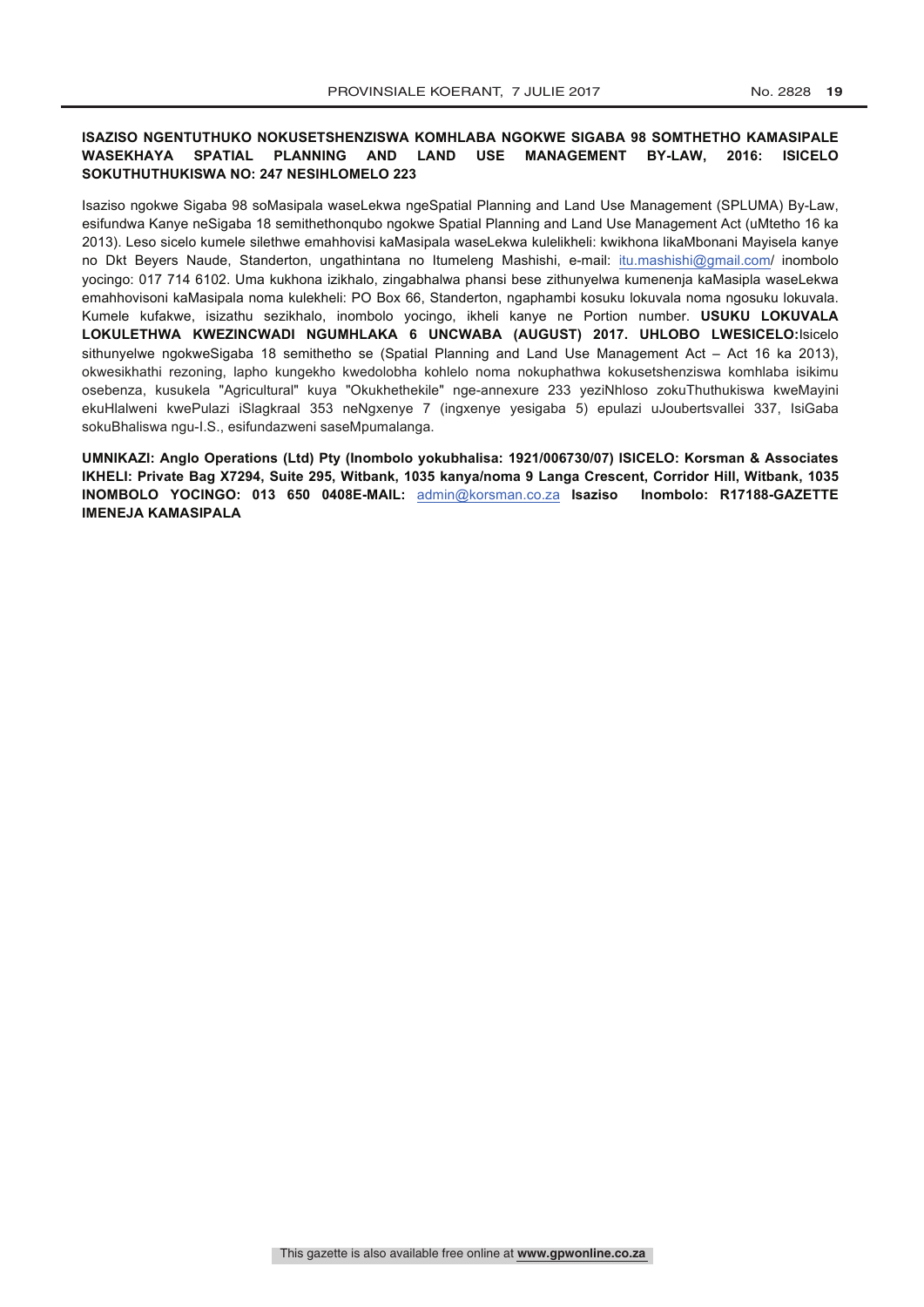#### **PROVINCIAL NOTICE 73 OF 2017**

#### **NOTICE OF LAND USE/DEVELOPMENT APPLICATION IN TERMS OF SECTION 98 OF THE LEKWA LOCAL MUNICIPALITY SPATIAL PLANNING AND LAND USE MANAGEMENT BY-LAW, 2016 AMENDMENT SCHEME NO.: 247 WITH ANNEXURE 223**

Notice is hereby given in terms of Section 98 of the Lekwa Local Municipality Spatial Planning and Land Use Management (SPLUMA) By-Law, read with Section 18 of the Regulations in terms of the Spatial Planning and Land Use Management Act (Act 16 of 2013) that the undermentioned application had been received by the Lekwa Local Municipality and is open for inspection during normal office hours at the offices of the Lekwa Council, on the corner of Mbonani Mayisela and Dr. Beyers Naude Street, Standerton, contact person: Itumeleng Mashishi, email: itu.mashishi@gmail.com/tel: 017 714 6102. Any objections/representations must be lodged with or made in writing to the Municipal Manager, at the above-mentioned address or posted to P.O. Box 66, Standerton, 2430 on or before the closing date for the submission of the objections/representations, quoting the above-mentioned heading, the objector's interest in the matter, the ground(s) of the objections/representation, the objector's erf and phone numbers and address. **CLOSING DATE FOR SUBMISSION OF OBJECTIONS/REPRESENTATIONS: 6 AUGUST 2017. NATURE OF APPLICATION:** Application has been submitted in terms of Section 18 of the Regulations in terms of Spatial Planning and Land Use Management Act (Act 16 of 2013), for a rezoning, where no town planning scheme or land use management scheme applies, from "Agricultural" to "Special" with annexure 233 for Mining Purposes on Remaining Extent of the farm Slagkraal 353 & Portion 7 (a portion of Portion 5) of the farm Joubertsvallei 337, Registration Division I.S., Province of Mpumalanga.

**Owner: Anglo Operations (Ltd) Pty (Registration no.: 1921/006730/07) Applicant: Korsman & Associates Inc. ADDRESS: Private Bag X 7294, Suite 295, Witbank, 1035 and/or 9 Langa Crescent, Corridor Hill, Witbank, 1035 TEL. NO.: 013 650 0408 E-MAIL:**  admin@korsman.co.za Notice Number: R17188-advGAZETTE

#### **ISAZISO NGENTUTHUKO NOKUSETSHENZISWA KOMHLABA NGOKWE SIGABA 98 SOMTHETHO KAMASIPALE WASEKHAYA SPATIAL PLANNING AND LAND USE MANAGEMENT BY-LAW, 2016 ISICELO SOKUTHUTHUKISWA NO: 247 NESIHLOMELO 223**

Lesi yisaziso ngokwe Sigaba 98 soMasipala waseLekwa weSpatial Planning and Land Use Management (SPLUMA) By-Law, esifundwa Kanye neSigaba 18 semithethonqubo ngokwe Spatial Planning and Land Use Management Act (uMtetho 16 ka 2013). Leso sicelo kumele siltethwe emahhovisi kaMasipala waseLekwa kulekheli: Ikhona likaMbonani Mayisela Kanye no Dkt Beyers Naude, Standerton, umuntu othintwayo: Itumeleng Mashishi, e-mail: itu.mashishi@gmail.com/ ifoni: 017 714 6102. Uma kukhona izikhalo, zingabhalwe phansi bese zithunyelwa kumenenja kaMasipla waseLekwa emahhovisoni kaMasipala noma kulekheli: PO Box 66, Standerton, ngaphambi kosuku lokuvala noma ngoskuku lokuvala. Kumele kufakwe, kungani unezikhalo, inombolo yocingo, ikheli Kanye ne Portion number. **USUKU LOKUVALA KOKULETHWA KWEZINCWADI NGUMHLAKA 6 AGASTI 2017. UHLOBO LWESICELO:**Isicelo sithunyelwe ngokweSigaba 18 semithetho ye (Spatial Planning and Land Use Management Act – Act 16 ka 2013), okwesikhathi rezoning, lapho kungekho kwedolobha kohlelo noma nokuphathwa kokusetshenziswa komhlaba isikimu osebenza, kusukela "Agricultural" kuya "Okukhethekile" nge-annexure 233 yeziNhloso zokuThuthukiswa kweMayini ekuHlalweni kwePulazi iSlagkraal 353 neNgxenye 7 (ingxenye yesigaba 5) epulazi uJoubertsvallei 337, IsiGaba sokuBhaliswa ngu-I.S., esifundazweni saseMpumalanga. **UMNIKAZI: Anglo Operations (Ltd) Pty (Inombolo yokubhalisa: 1921/006730/07) ISICELO: Korsman & Associates IKHELI: Private Bag X7294, Suite 295, Witbank, 1035 kanya/noma 9 Langa Crescent, Corridor Hill, Witbank, 1035 INOMBOLO YOCINGO: 013 650**  0408E-MAIL:admin@korsman.co.za **Isaziso Inombolo: R17188-GAZETTE**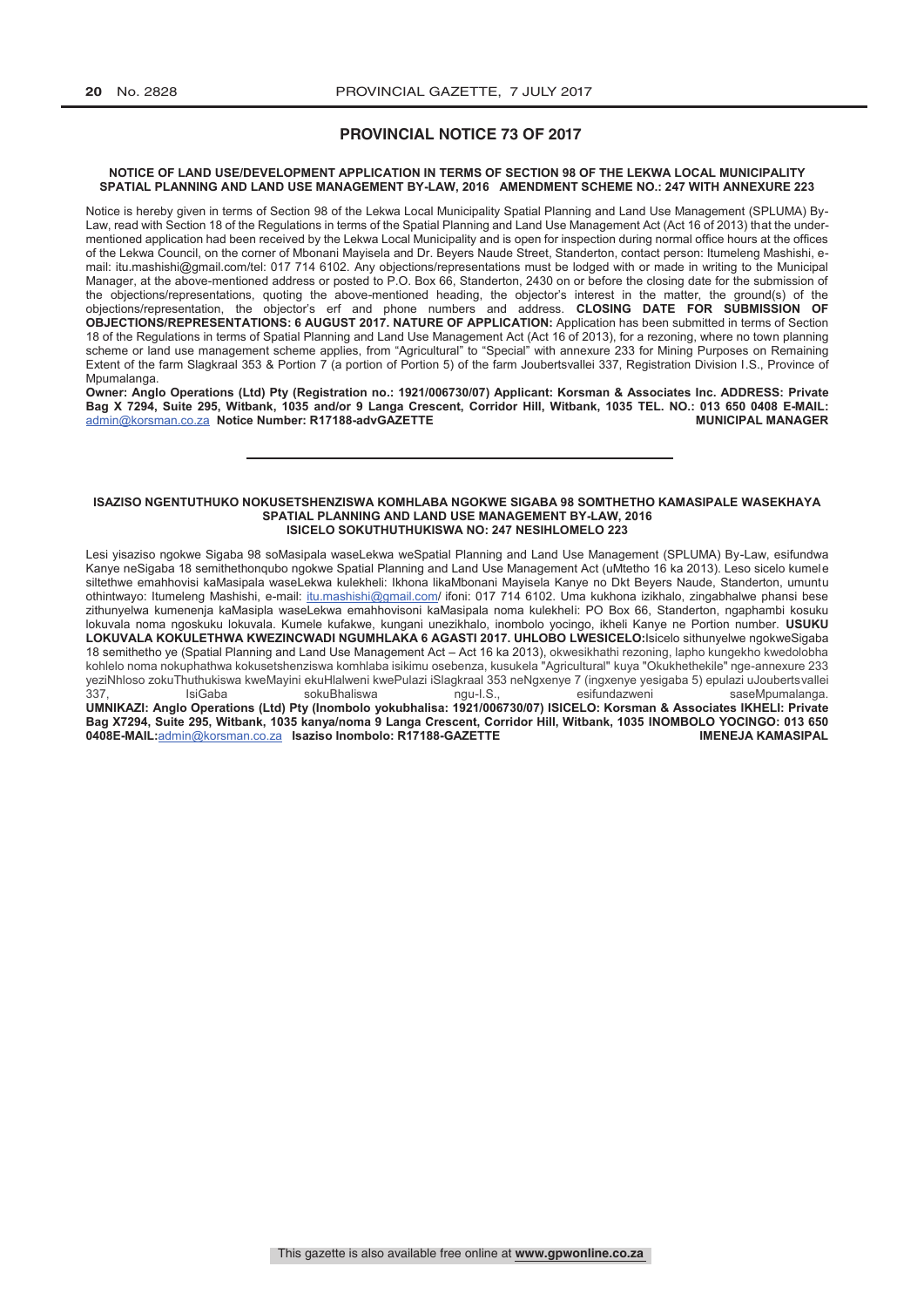# Local Authority Notices • Plaaslike Owerheids Kennisgewings

# **LOCAL AUTHORITY NOTICE 65 OF 2017**

# **THABA CHWEU LOCAL MUNICIPALITY SUSPENSION OF A RESTRICTIVE TITLE CONDITION**

# **FARM BET-EL 1031-JT**

It is hereby notified in terms of Section 67(1) of the Thaba Chweu Bylaw on Spatial Planning and Land Use Management, 2016 that conditions D(i), D(ii) & D(iii) contained in the Deed of Transfer T2347/2017 is herewith suspended, in respect of the Farm Bet-El 1031-JT.

# **T.M.P. KGOALE MUNICIPAL MANAGER**

Thaba Chweu Local Municipality P.O. Box 61 Lydenburg 1120

# **LOCAL AUTHORITY NOTICE 66 OF 2017**

# **WHITE RIVER AMENDMENT SCHEME 395**

It is hereby notified in terms of Section 50 of the Mbombela By-law on Spatial Planning and Land Use Management, 2015, that the City of Mbombela has approved an amendment of the White River Town Planning Scheme, 1985, by the rezoning of Stand 318, White River Extension 1, from "Residential 1" to "Special" subject to annexure conditions.

Copies of the amendment scheme are filed with the Municipal Manager, Civic Centre, Nel Street, Mbombela, and are open for inspection at all reasonable times. This amendment scheme shall come into operation on date of publication hereof.

**P MSIBI ACTING MUNICIPAL MANAGER**

City of Mbombela P O Box 45 NELSPRUIT 1200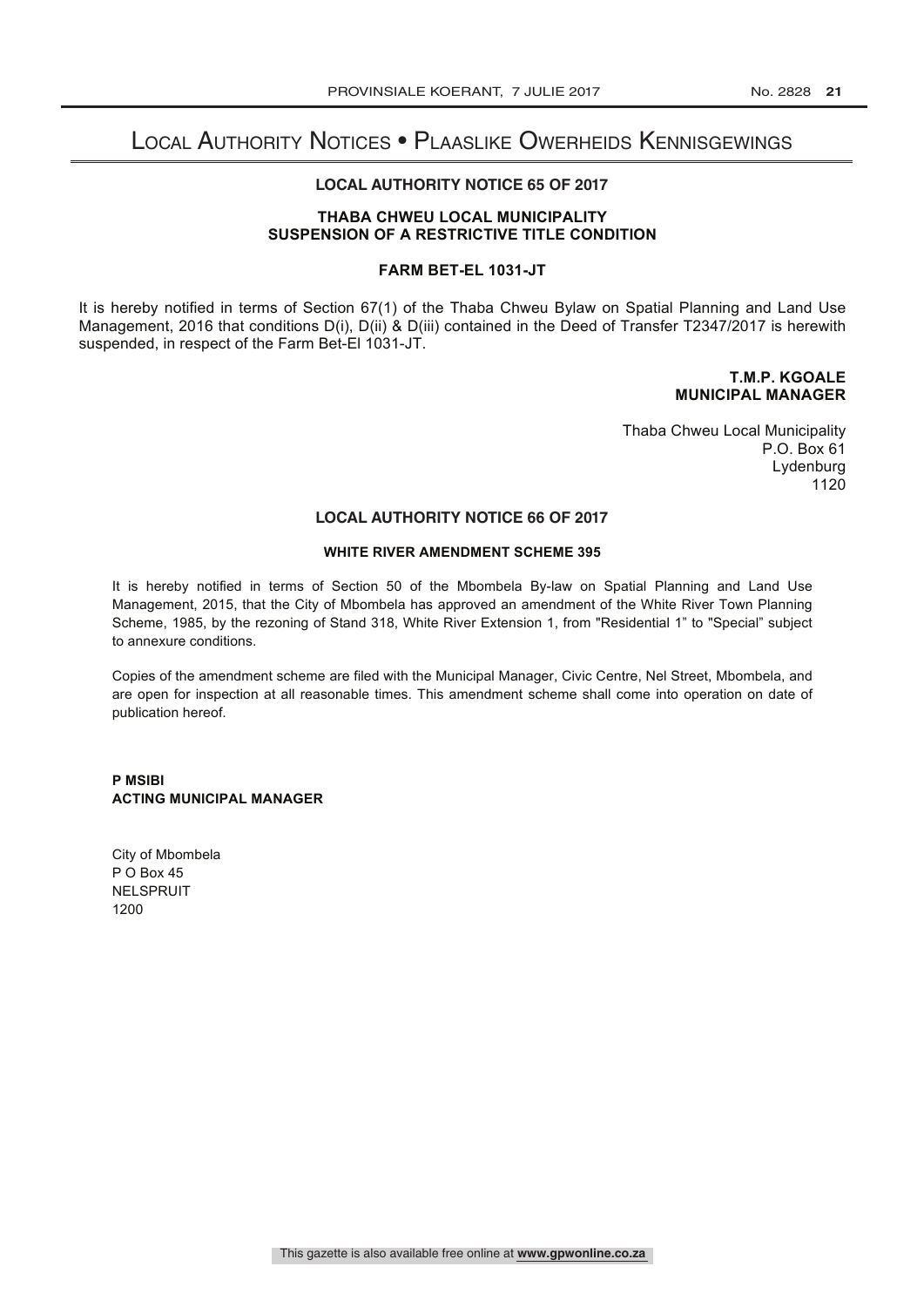This gazette is also available free online at **www.gpwonline.co.za**